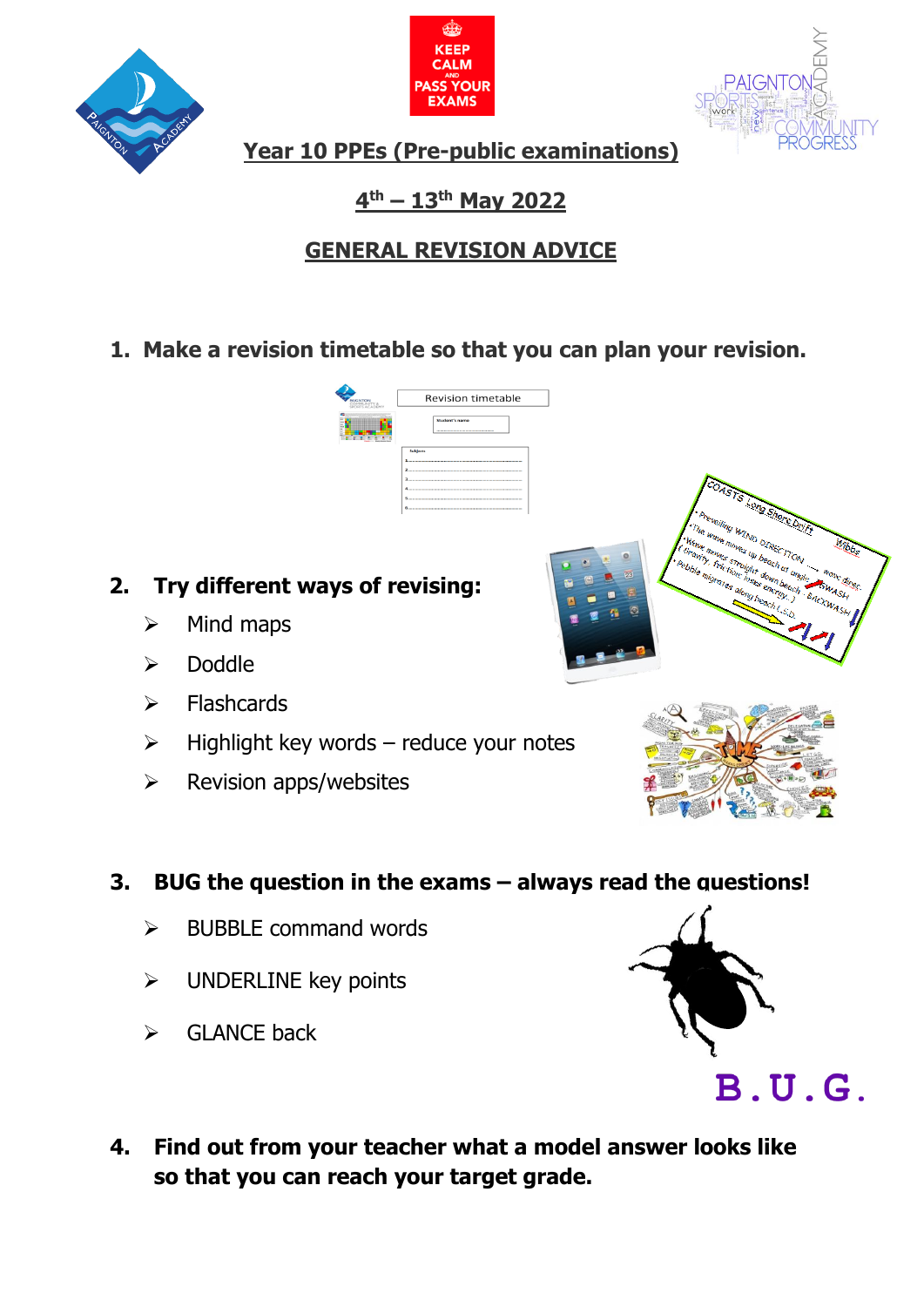**5. Spend at least two hours on revision each night.**



- **6. Attend all revision sessions available to you.**
- **7. Turn off all mobile devices whilst revising!**
- **8. Get plenty of sleep before your exam and eat well.**
- **9. Make sure that you have all the equipment you need for each exam.**





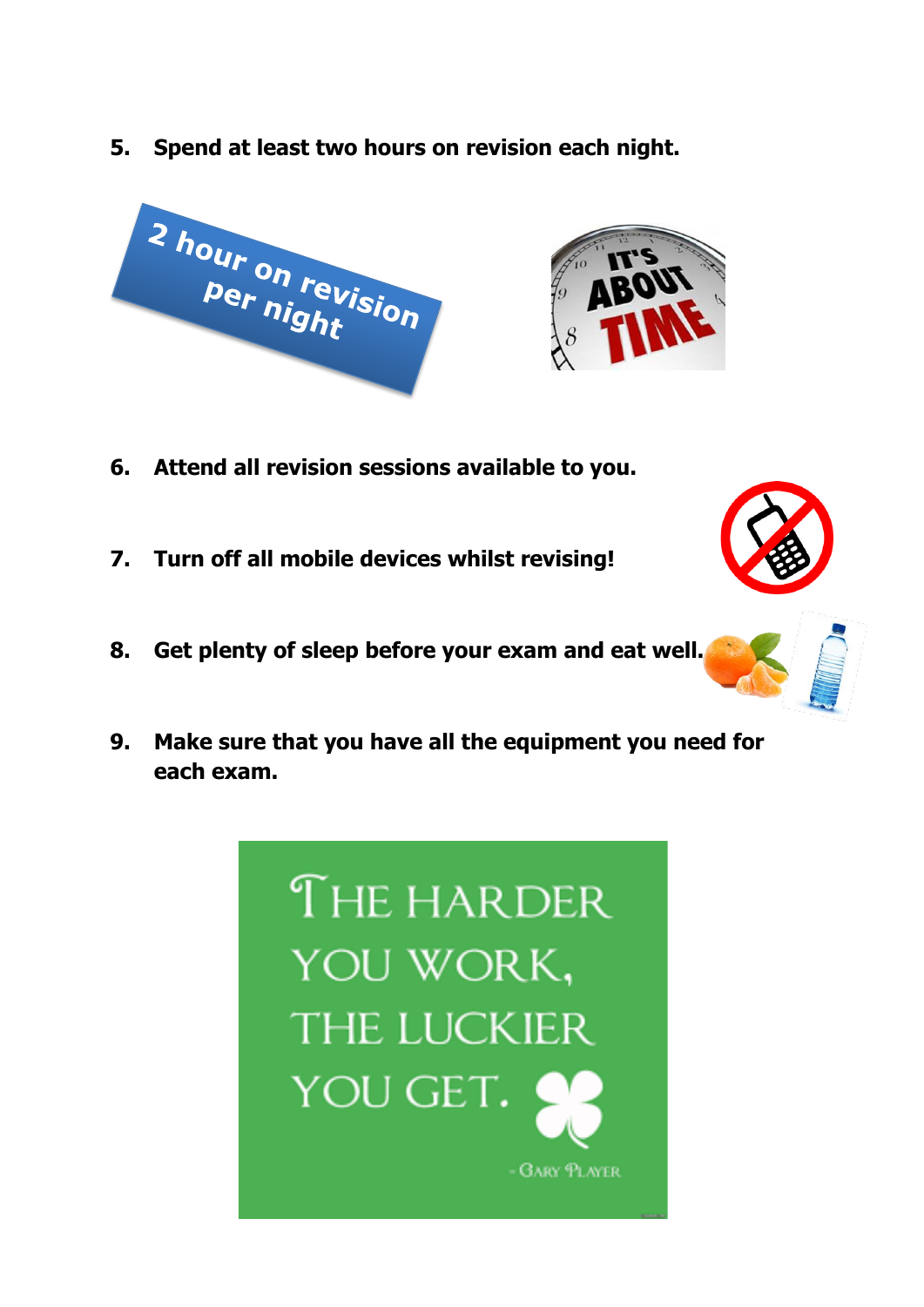# **Year 10 Exam timetable commencing Wednesday 4th May**

# **Borough Road**

| Day                                                           | 9.00 start                                                                                                                                                  | <b>Break</b> | 11.45 start                                                                                                                                                                   |
|---------------------------------------------------------------|-------------------------------------------------------------------------------------------------------------------------------------------------------------|--------------|-------------------------------------------------------------------------------------------------------------------------------------------------------------------------------|
| Wednesday 4 <sup>th</sup> May<br>Thursday 5 <sup>th</sup> May |                                                                                                                                                             |              | Option D<br>$Ethics - 1hr45$<br>$Sport - 1hr$<br>History - 1hr45<br>Child Development - 1hr15<br>Construction - 1hr<br>Computer Science - 1hr30                               |
|                                                               | Option B<br>Health & Social Care - 1hr<br>Business-1hr<br>History - 1hr45<br>$Music - 1hr$<br>Food & Nutrition - 1hr45<br>Geography - 1hr30<br>$Sort - 1hr$ |              | English Language - 1hr45                                                                                                                                                      |
| Friday 6th May                                                | Science Biology - 1hr45                                                                                                                                     |              | Maths Non-Calculator - 1hr30                                                                                                                                                  |
|                                                               |                                                                                                                                                             |              |                                                                                                                                                                               |
| Monday 9th May                                                | English Literature - 1hr45                                                                                                                                  |              | Option C<br>Business-1hr<br>Food & Nutrition - 1hr45<br>Construction - 1hr<br>Geography - 1hr30<br>Child Development - 1hr15<br>$Sort - 1hr$<br>Ethics - 1hr45                |
| Tuesday 10th May                                              | Maths - Calculator - 1hr30                                                                                                                                  |              | Option A<br>Computer Science - 1hr30<br>Geography - 1hr30<br>Health & Social Care - 1hr<br>History - 1hr45<br>Ethics - 1hr45<br>Spanish Writing - 1hr<br>French Writing - 1hr |
| Wednesday 11 <sup>th</sup> May                                | French Listening & Reading - 1hr20                                                                                                                          |              | Spanish Listening & Reading - 1hr20                                                                                                                                           |
| Thursday 12th May                                             |                                                                                                                                                             |              |                                                                                                                                                                               |
| Friday 13th May                                               |                                                                                                                                                             |              |                                                                                                                                                                               |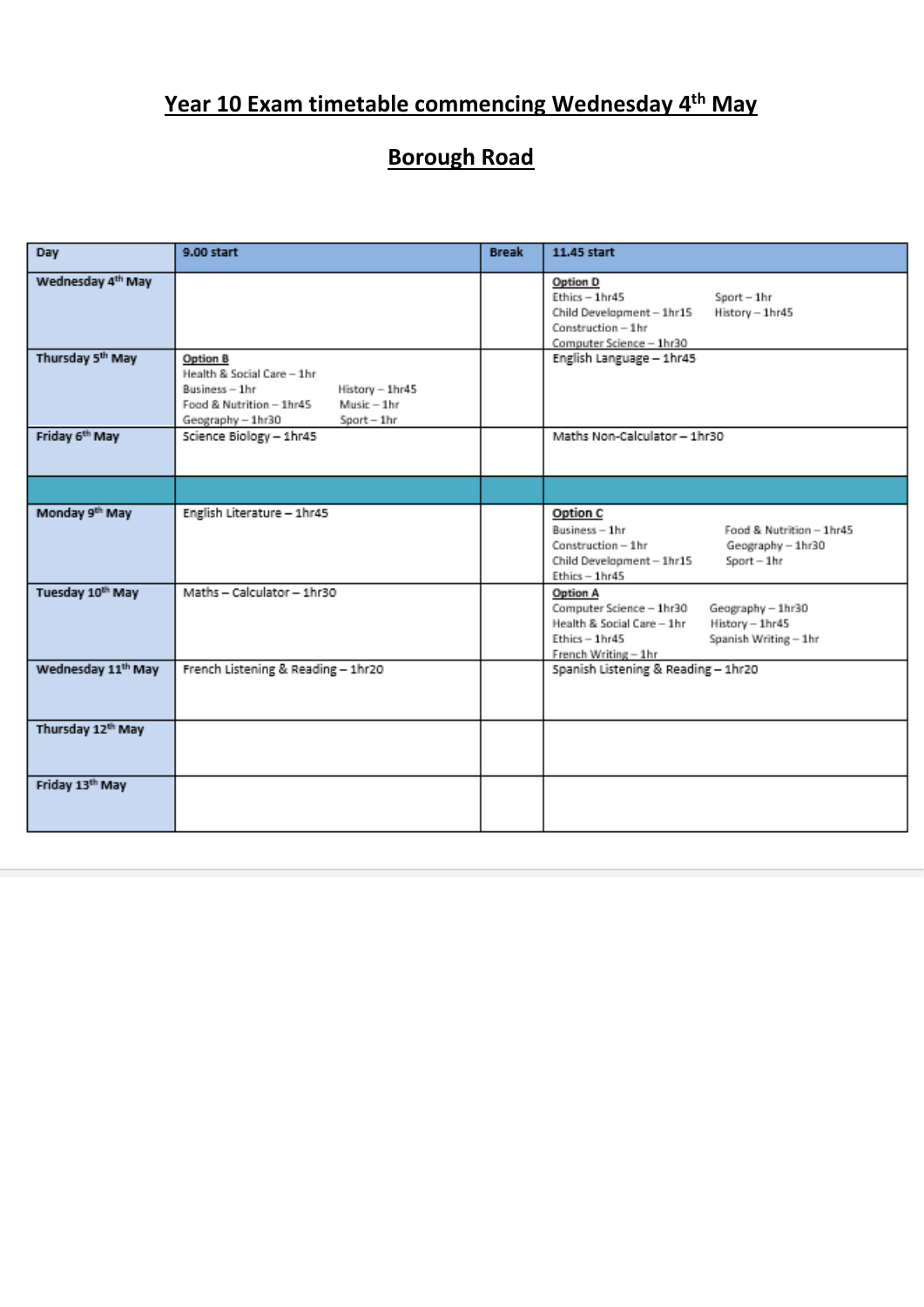

# **4th May - 13th May 2022**



## **ENGLISH LANGUAGE**

# **Exam Board: AQA**

#### **Format of the exam:**

**Paper 1:** Explorations in Creative Reading and Writing

**Section A** – 40 Marks

You will have a fiction extract to read and then answer four questions.

## **Q1: 4 Marks**

Select four pieces of information.

### **Q2: 8 Marks**

Analyse how the writer uses language in a short extract of the text.

## **Q3: 8 Marks**

Analyse how the writer uses structure to engage the reader.

### **Q4: 20 Marks**

Evaluate how successful the writer is at creating mood/atmosphere in the text.

**Section B** – 40 Marks (24 Marks for content, 16 Marks for technical accuracy)

You will be given an image and a choice of two tasks, descriptive or narrative writing.

### **Hints and Tips for Preparation:**

- $\triangleright$  Read a wide variety of fiction your teacher or the librarian can help with suggestions.
- $\triangleright$  Practise writing within a specified time.
- $\triangleright$  Complete practice exam paper/questions resources are available on the Google Classroom or from your English teacher.
- ➢ Attend grade booster sessions.

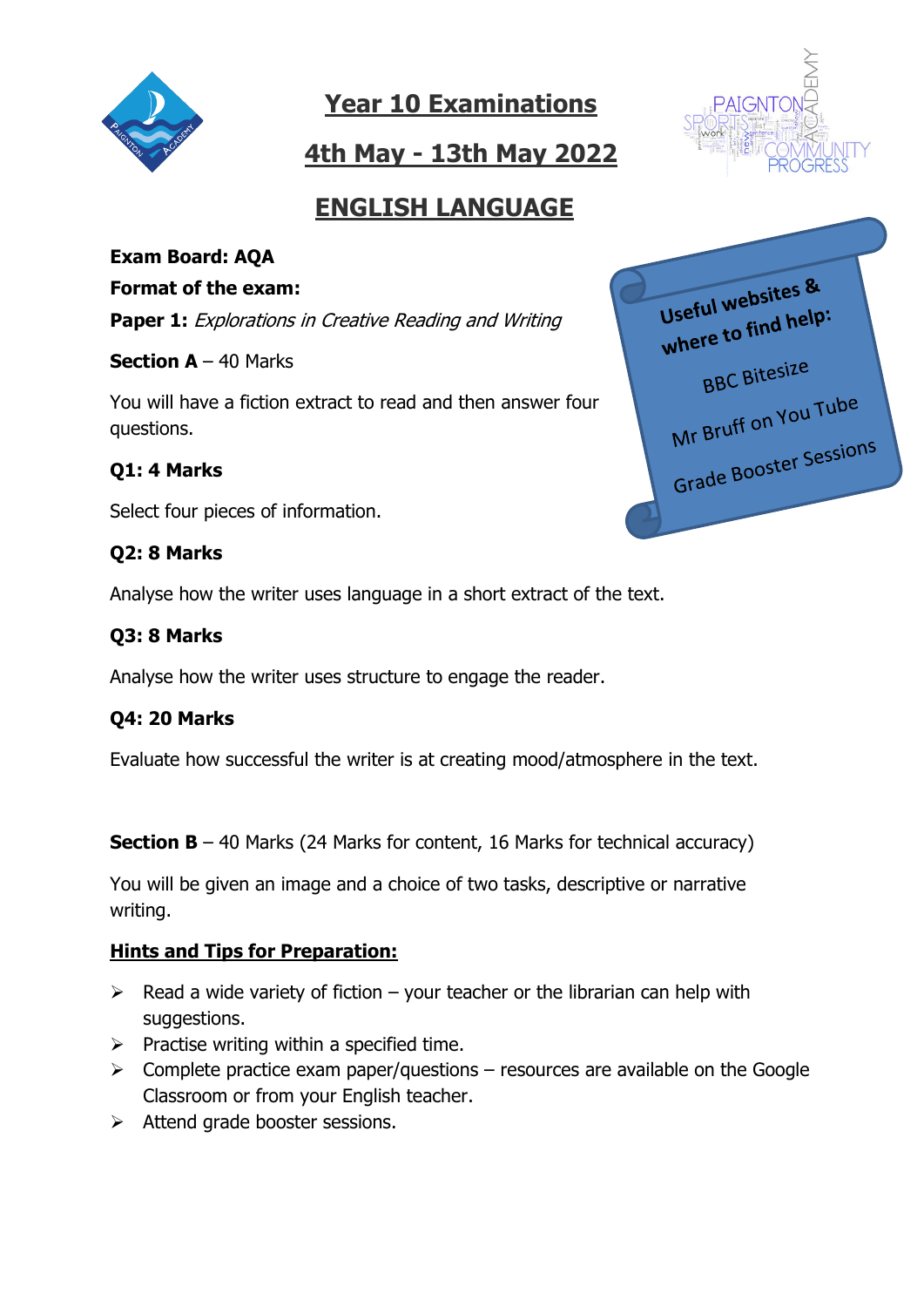

**4th May - 13th May 2022**



# **ENGLISH LITERATURE**

**Exam Board:** AQA **Format of the exam: Paper 1**

**19th Century Literature and Post 1914 Literature**

1 Hour 45 Minutes

**Section A** – 30 Marks 50 Minutes

- a) Question on an extract from A Christmas Carol
- b) Question on theme/character elsewhere in the play Assessment objectives tested: AO1, AO2, AO3

**Section B** – 30 Marks (including 4 marks for SPAG)

50 Minutes

You will choose ONE question and write an essay.

Assessment objectives tested: AO1, AO2, AO3

### **Topics that need to be revised:**

- $\triangleright$  A Christmas Carol Character, theme, context
- $\triangleright$  An Inspector Calls Character, theme, context

### **Hints and Tips for Preparation:**

- $\triangleright$  Re-read the texts copies on the Google classroom
- ➢ Memorise key quotations linked to character, theme and context
- $\triangleright$  Practise writing within a specified time
- $\triangleright$  Complete practice exam paper/questions resources are available on the Google classroom or from your English teacher
- ➢ Attend Grade Booster sessions

Useful websites & eful website<br>where to find 'nelp: BBC Bitesize BBC BILE<br>Mr Bruff on You Tube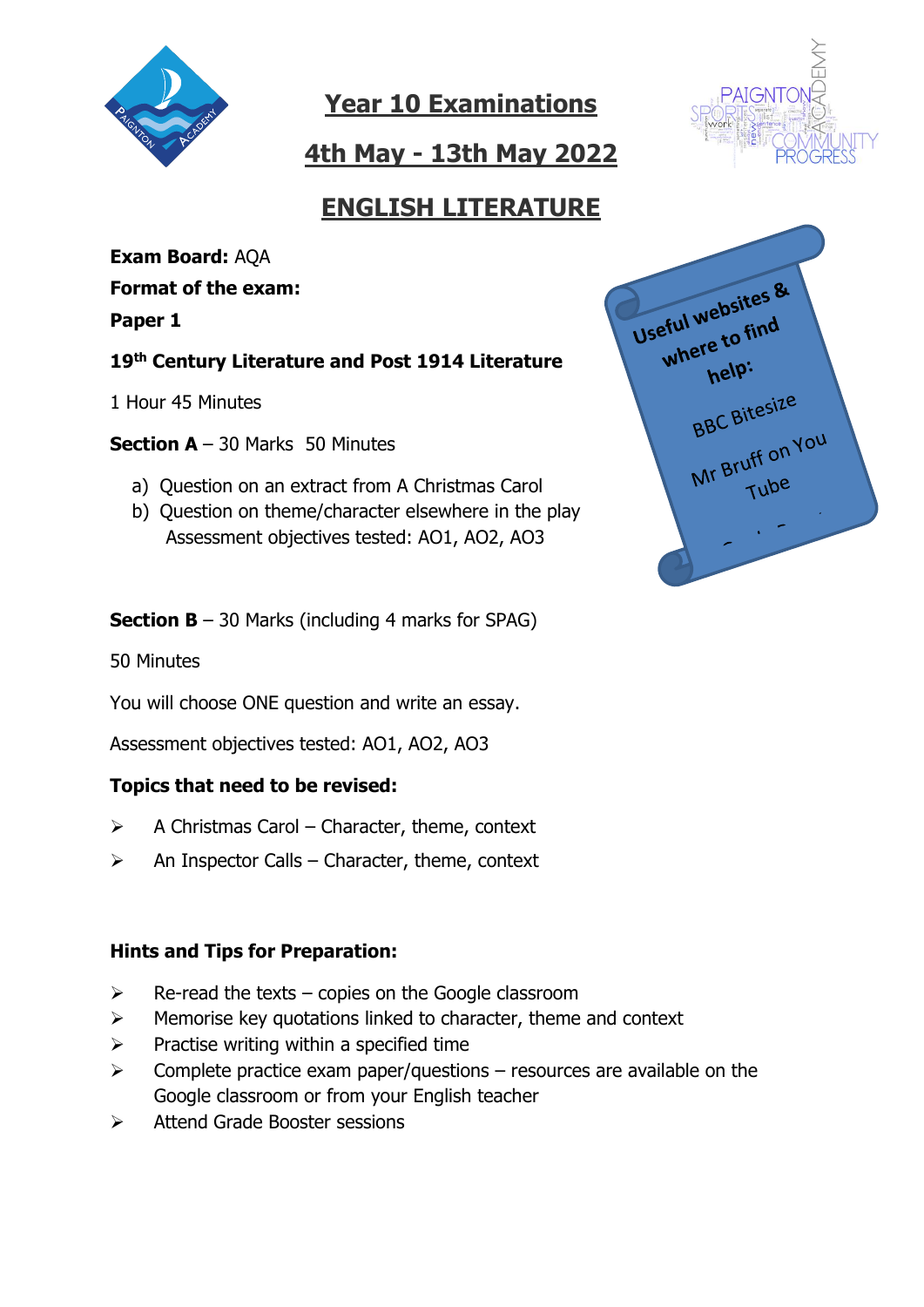



# **4th May - 13th May 2022**

# **GCSE Mathematics 9-1**

# **Exam Board - AQA**

### **Format of the Exam:**

1 Hour 30 minutes

**Paper 1 – Non Calculator** (80 marks) 1 hour 30 mins

**Paper 2 – Calculator** (80 marks) 1 hour 30 mins

### **Topics that need to be revised (full list available from classroom teacher)**

- ➢ Number, Algebra, Graphs, Tables & Charts, Fractions, Decimals and Percentages;
- ➢ Equations & Sequences, Angles, Averages & Range, Perimeter, Area & Volume;
- ➢ Transformations, Ratio & Proportion, Right-angled Triangles, Probability;
- ➢ Constructions, Loci & Bearings; Indices and Standard Form.
- ➢ (Higher tier only: Non-right Angled Triangles, Cumulative Frequency & Histograms).

## **Hints and Tips for Preparation:**

Exam style questions will be covered in class and revision classes.

Students have been given a revision list linked to online content on Dr Frost maths and corbettmaths.com. A full list of topics and references is available from your maths teacher will also be able to help with any queries and questions you may have.

Ensure when answering questions that you check your workings, displaying your method in a clear and logical manner and attempt all the questions.

Finally, we sell GCSE revision guides. These can be Purchased through ParentPay. A selection of other revision resources is also available.

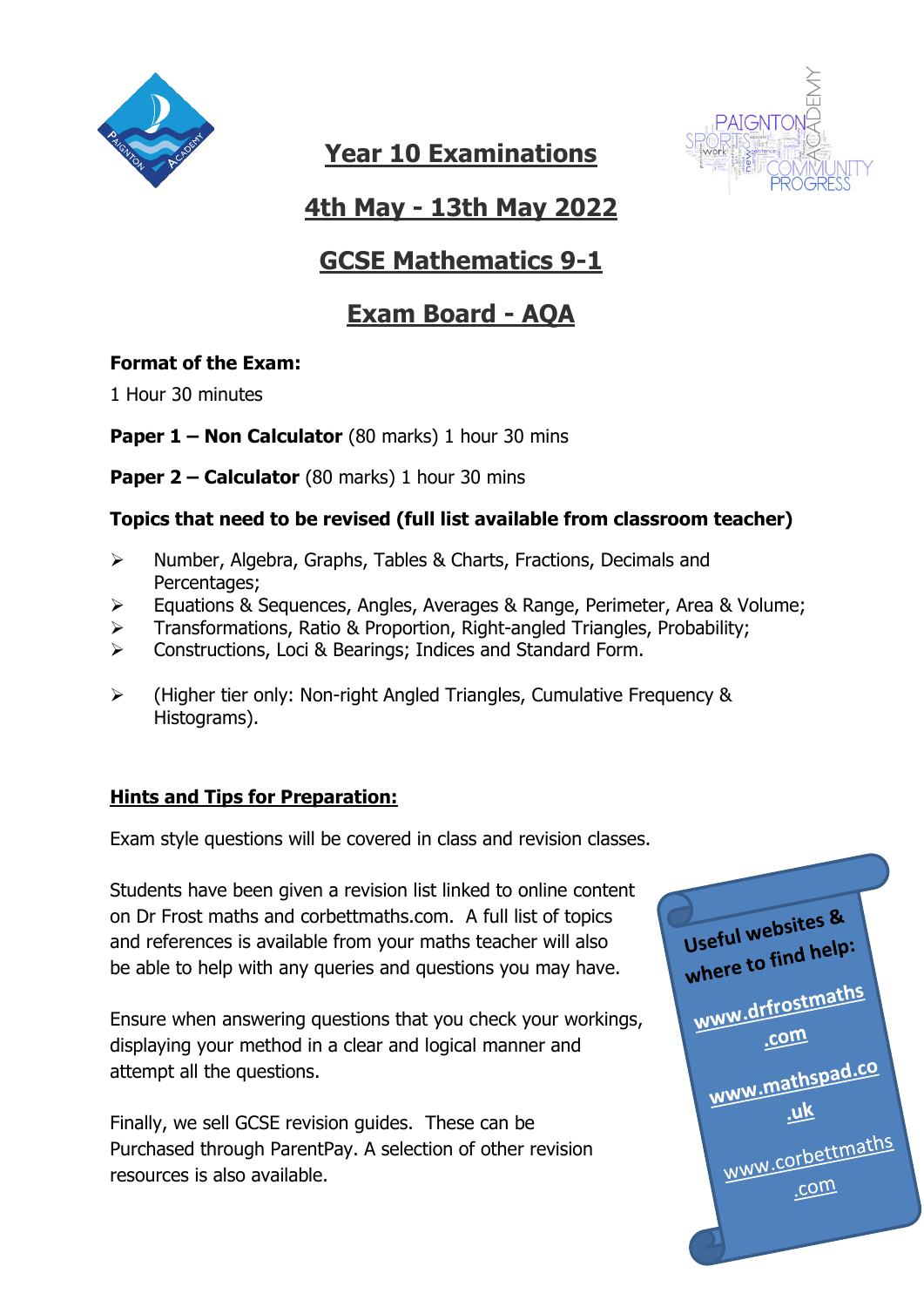

**4th May - 13th May 2022**



## **AQA GCSE 9-1 GEOGRAPHY**

## **Format of the Exams:**

**Paper 1:** Physical Geography & Fieldwork: 1 hour 30 minutes

 There will be **THREE** sections: Living World, Urban Issues, Maths skills and fieldwork.

You must answer **ALL** the questions.

### **Topics that need to be revised:**

There will be one Geography paper during PPE week, containing questions from a real GCSE Paper 1, Paper 2 and Paper 3. The PPE will last 90 minutes. See below for what you should revise. Not everything will be in the PPE, but you should have a good understanding of the topics:

### **Living World** (25 marks)

- $\triangleright$  Key words and definitions (producers, consumers, decomposers, nutrient cycle etc).
- $\triangleright$  Small scale ecosystems (e.g. hedgerow) and their interrelationships.
- ➢ Global ecosystems (biomes) locations and characteristics.
- $\triangleright$  Tropical rainforests location, characteristics, adaptations of plants and animals.
- $\triangleright$  Amazon case study on causes and impacts of deforestation.
- $\triangleright$  Sustainable management of tropical rainforests.
- $\triangleright$  Cold environments location, climate, plant and animal adaptations.
- $\triangleright$  Syalbard case study opportunities and challenges/threats.

## **Urban Issues** (33 marks)

- ➢ Urbanisation where is it happening (which regions of the world) and why (push / pull factors and natural increase)
- ➢ Lagos case study
	- Location
	- Importance of the city nationally and internationally
	- Economic and social opportunities (employment, healthcare, education etc)
	- Economic, social and environmental challenges (low paid jobs/informal economy, slums - Makoko, access to services such as clean water, energy, pollution)
- $\triangleright$  London case study
	- Location
	- Importance of the city nationally and internationally
	- Economic and social opportunities (cultural, entertainment, employment etc)
	- Economic, social and environmental challenges (inequalities in wealth, housing, education, impacts on environment - waste, urban sprawl,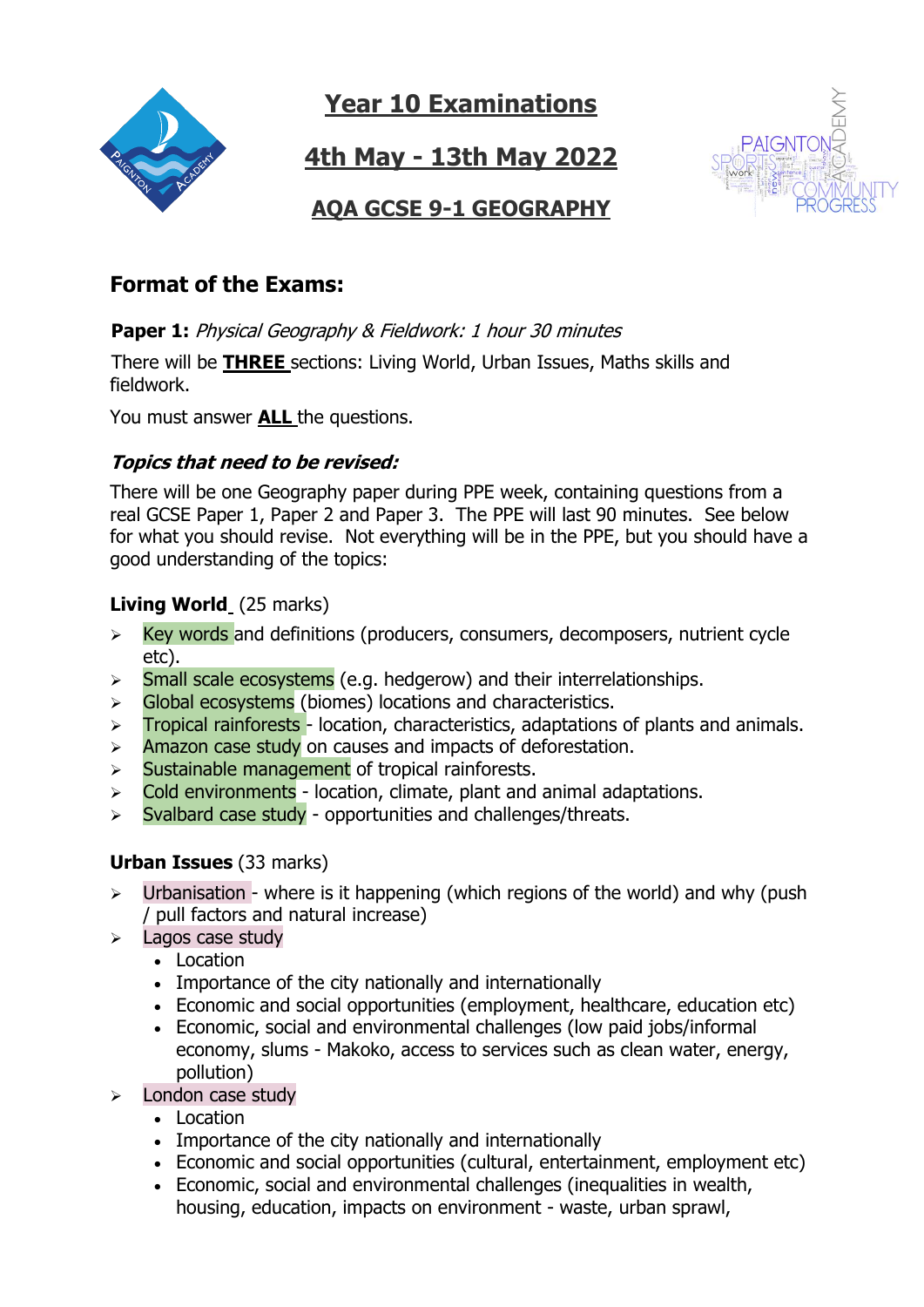- London, Stratford (East London) urban regeneration London 2012 Olympics (Lower Lea Valley). Reasons for urban regeneration, the main features of the project and the ongoing impacts (Legacy) as a result.
- ➢ Urban sustainability
	- Features of urban sustainability water, green space, energy and waste disposal (Frieburg example)
	- Traffic management problems and solutions (London, Beijing, Singapore etc as examples)

#### **Fieldwork & Mathematical Skills** (16 marks)

- $\triangleright$  Graphs reading and interpreting them:
	- Pie charts
	- Bar charts
	- Line graphs
- ➢ Calculating averages
	- Mean
	- Median
	- Mode
	- Range
- ➢ Fieldwork
	- Understanding the route to enquiry use this link: <https://www.bbc.co.uk/bitesize/guides/zqk7nbk/revision/1> (look at all 6 pages!)

### **Hints and Tips for Preparation:**

- $\triangleright$  Read the questions carefully and use the B.U.G. technique.
- $\triangleright$  Look at the number of marks per question. A four-mark question will require 2 developed points. 2x2
- $\triangleright$  Study the resources carefully and provide evidence from the resources in your answers. Actually state 'Fig 2 shows ……….' Or 'I can see from Fig 2 that ……………….'
- $\triangleright$  Follow all instructions if it says use evidence or data in your answer you must as marks are allocated for this.
- $\triangleright$  Learn your case studies thoroughly, with specific reference to the place using place names, specific facts and data.
- $\triangleright$  Be careful to ensure your case study matches the question if the question specifically asks for an HIC or LIC or NEE.
- ➢ Check your case study answer carefully to ensure that you do not drop SPaG marks – spelling, capital letters, paragraphs and geographical vocabulary needed.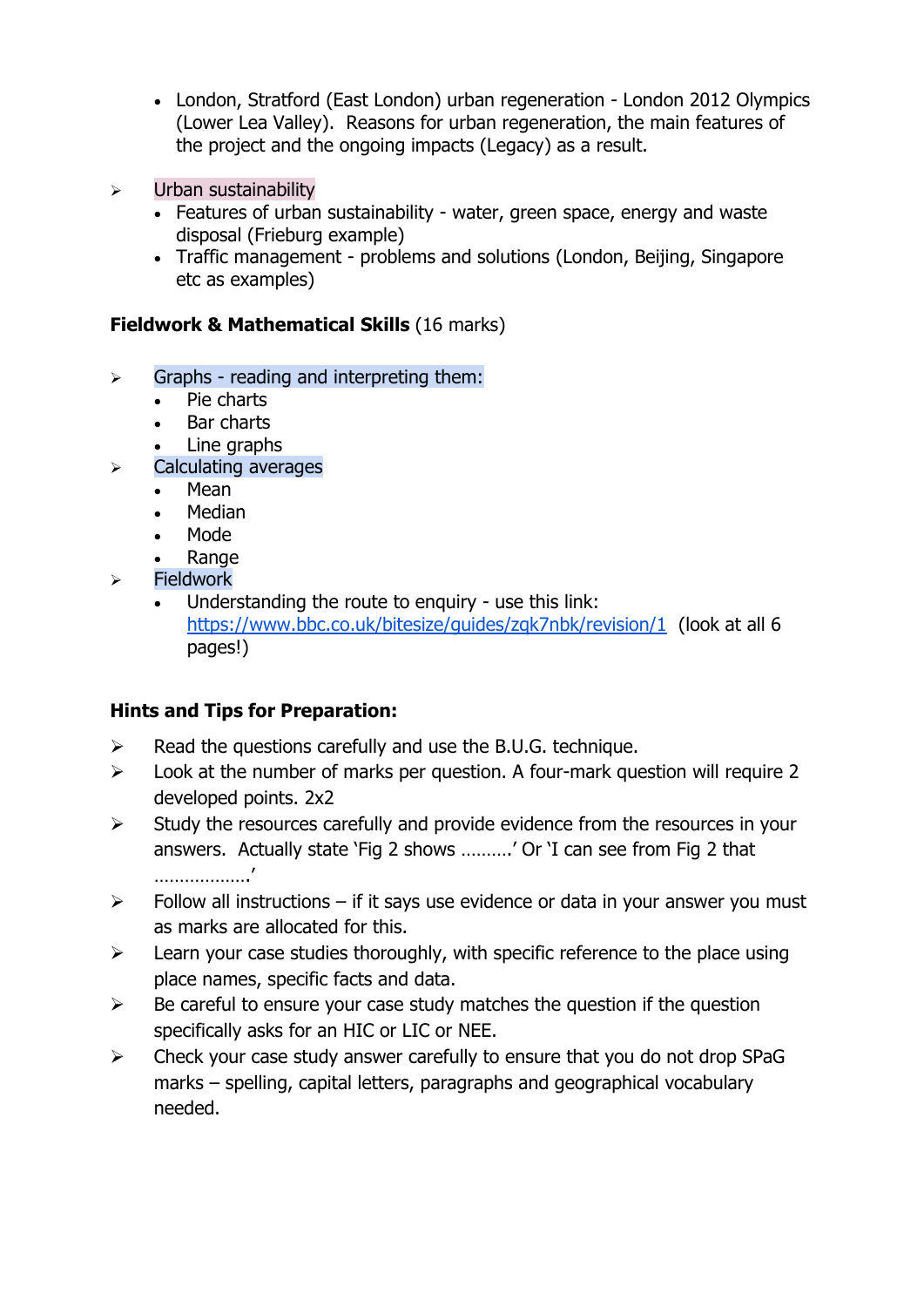### **Stretch and Challenge for Top Grades:**

- $\triangleright$  Ensure that you demonstrate good Geographical understanding. e.g. if the question asks about sustainability refer to social, economic and environmental sustainability.
- $\triangleright$  If the question asks for the effects be sure to be able to state primary and secondary effects or social, economic, environmental effects.
- $\triangleright$  Ensure you use connectives in your answers. E.g. However, as a result of, consequently, ...
- $\triangleright$  A question which asks 'to what extent' you MUST state your opinion to a great extent, to some extent, to no extent.

### **Useful Websites & here to find help:**

Seneca Learning - <https://senecalearning.com/>

BBC Bitesize - <http://www.bbc.co.uk/schools/gcsebitesize/geography/>

Time for Geography<https://timeforgeography.co.uk/>

Google Classroom

GCSE Geography AQA 9-1 Revision Guide (available to purchase online)

ISBN: 978 1 78294 610 6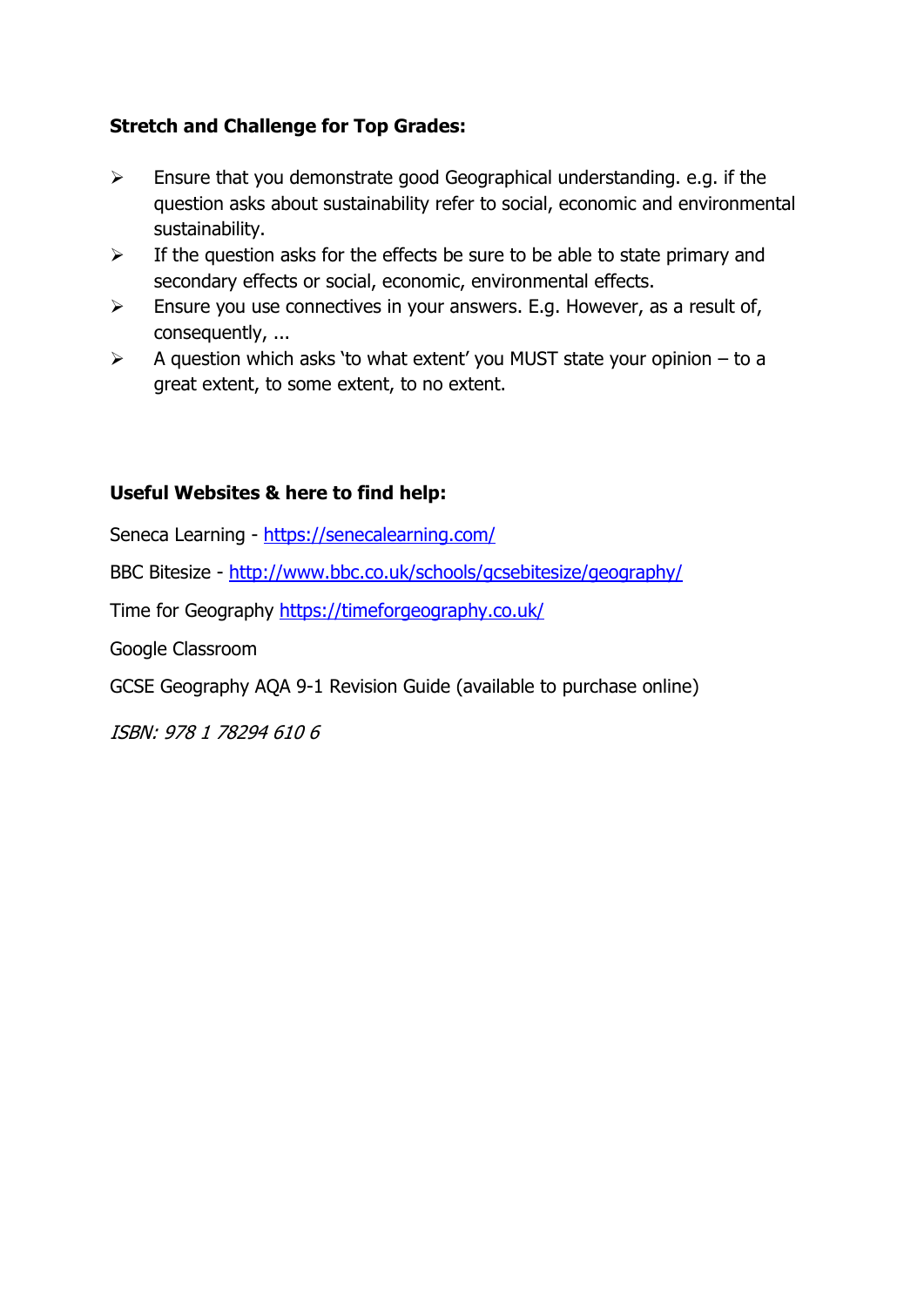



# **4th May - 13th May 2022**

# **Computer Science**

# **Exam board - OCR**

### **Format of the Exam:**

➢ Computer Systems

Mixture of short answer and long answer questions based on theory work studied in class.

### **Topics that Need to be Revised:**

| Unit $1$ – Computer Systems                                              |  |  |
|--------------------------------------------------------------------------|--|--|
| <b>Systems Architecture</b>                                              |  |  |
| Memory and Storage                                                       |  |  |
| Computer networks, connections and protocols                             |  |  |
| Network security<br>$\bullet$                                            |  |  |
| System software                                                          |  |  |
| Ethical, legal, cultural and environmental impacts of digital technology |  |  |

#### **Exam Details:**

80 marks

1 hour and 30 minutes

Written paper (no calculators allowed)

#### **Hints and Tips for Preparation:**

Ensure that you revise thoroughly using:

- ➢ Google classroom.
- ➢ Exercise book.
- ➢ Knowledge organiser.
- ➢ White workbook.
- ➢ Craig and Dave YouTube channel Unit 1 content [https://www.youtube.com/c/craigndave/playlists?view=50&sort=dd&shelf\\_id=2](https://www.youtube.com/c/craigndave/playlists?view=50&sort=dd&shelf_id=2)
- $\triangleright$  Seneca work will be uploaded to Seneca learning.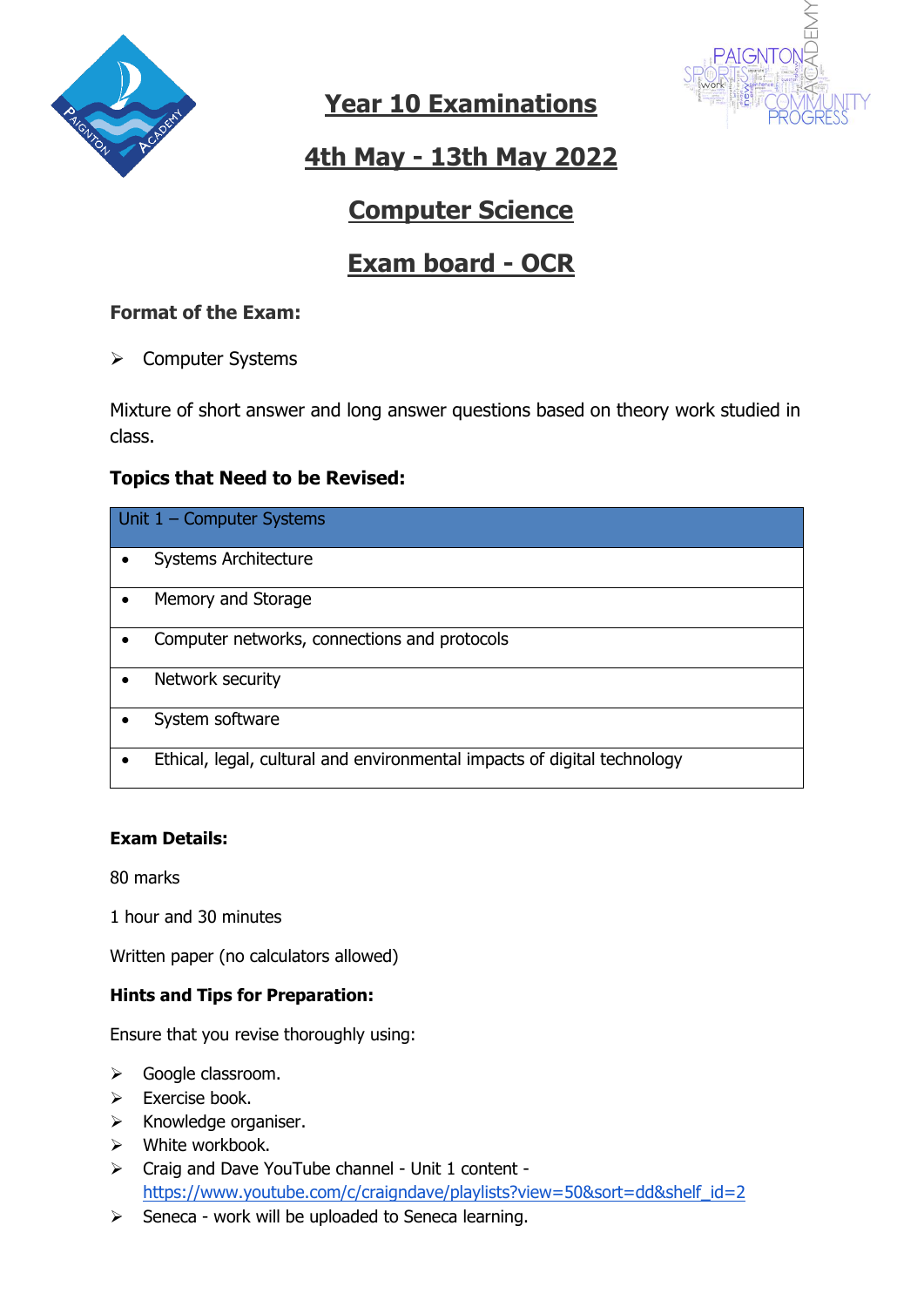#### **Stretch and Challenge for Top Grades:**

- ➢ Make sure that you know how to create a range of algorithms.
- ➢ Make sure you have a look at the marks for each question. As an example, a 4-mark question wanting 2 examples requires 2 examples and a description for both to gain the higher marks.

#### **Useful Websites & where to find help:**

- ➢ [https://www.youtube.com/c/craigndave/playlists?view=50&sort=dd&shelf\\_id=2](https://www.youtube.com/c/craigndave/playlists?view=50&sort=dd&shelf_id=2)
- $\triangleright$  Replay coding you have done this year.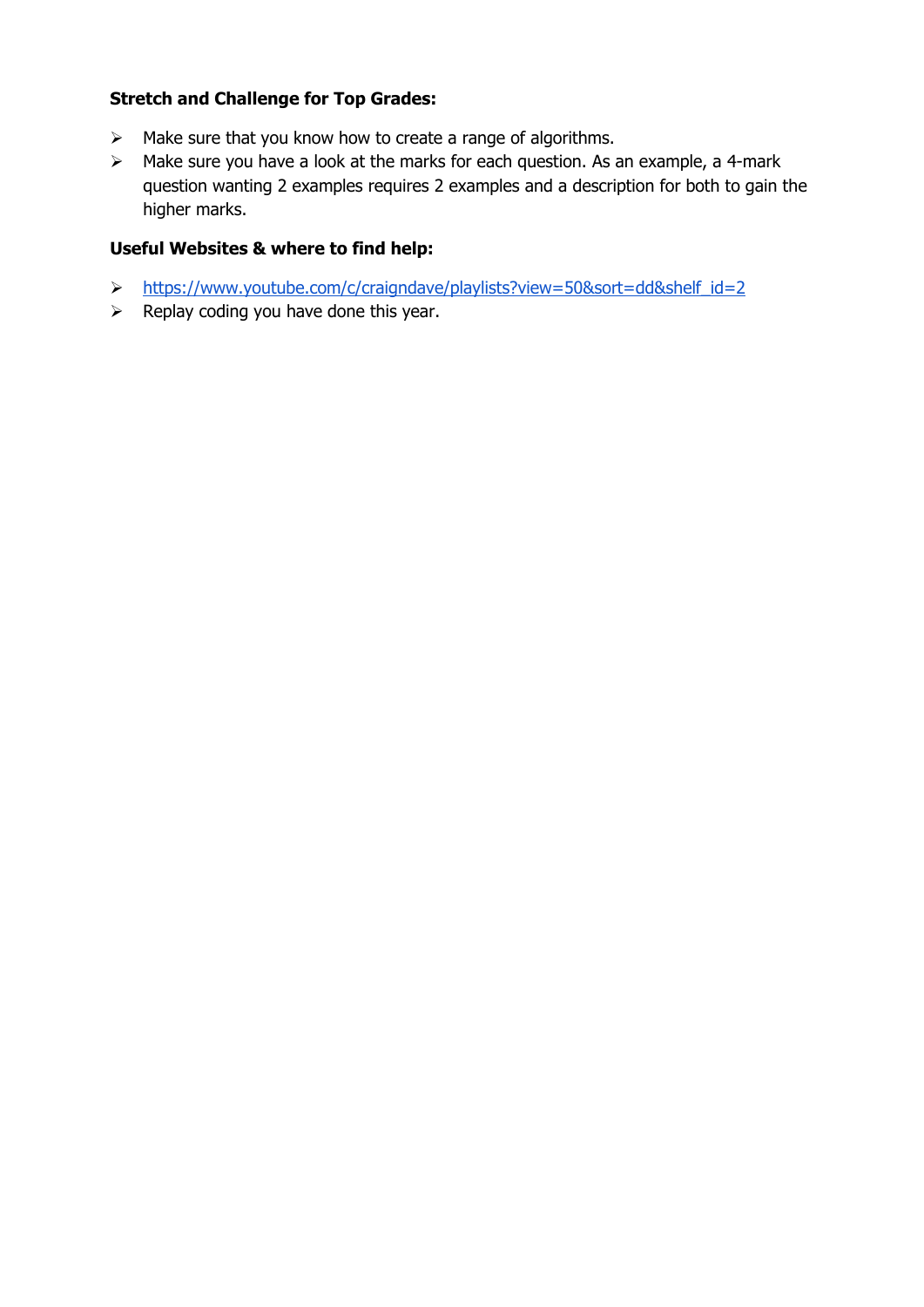

## **4th May - 13th May 2022**



## **HISTORY**

## **Exam board – Edexcel**

#### **Length of the Exam:**

The exam will last for 1hour 45 minutes.

Always begin by reading through the whole paper at the start of the exam. You must answer every question on the exam paper.

#### **Format of the Paper:**

#### **American West (Booklet P) & Anglo-Saxon & Norman England (Booklet B)**

| <b>Question styles</b>                                                                                                                                                                                                                                                                                                                                                        | Marks available |
|-------------------------------------------------------------------------------------------------------------------------------------------------------------------------------------------------------------------------------------------------------------------------------------------------------------------------------------------------------------------------------|-----------------|
| <b>Explain Two consequences of</b><br>Explain two different things that happened due to an event.                                                                                                                                                                                                                                                                             | 8 marks         |
| Write a narrative account analysing<br>Explain how certain events link together to form an outcome.                                                                                                                                                                                                                                                                           | 8 marks         |
| Explain the importance of (Choose 2 of the 3 options)<br>Explain the impact of a person or an event for an outcome.                                                                                                                                                                                                                                                           | 8 marks         |
| Describe two features of<br>Name a feature and give specific information about it.                                                                                                                                                                                                                                                                                            | 4 marks         |
| <b>Explain why</b><br>3 Paragraph essay explaining why something was able to happen.                                                                                                                                                                                                                                                                                          | 12 marks        |
| How far do you agree (Choose 1 of the 2 options)<br>You will be given a quote about an event.<br>You will need to justify which whether you agree or not with the quotation.<br>Explain reasons for your opinion and suggest why the other reason could be considered correct.<br>Introduction, 2 paragraphs of your opinion, 1 paragraph of the other side and a conclusion. | 16 marks        |

#### **Topics to focus on:**

#### ➢ **American West:**

- ➢ Gold Rush
- ➢ Cattle Industry
- ➢ Transcontinental Railroad
- ➢ Dawes Act

#### **Anglo-Saxon and Norman England:**

- ➢ Castles
- ➢ Succession Crisis
- ➢ House of Godwin



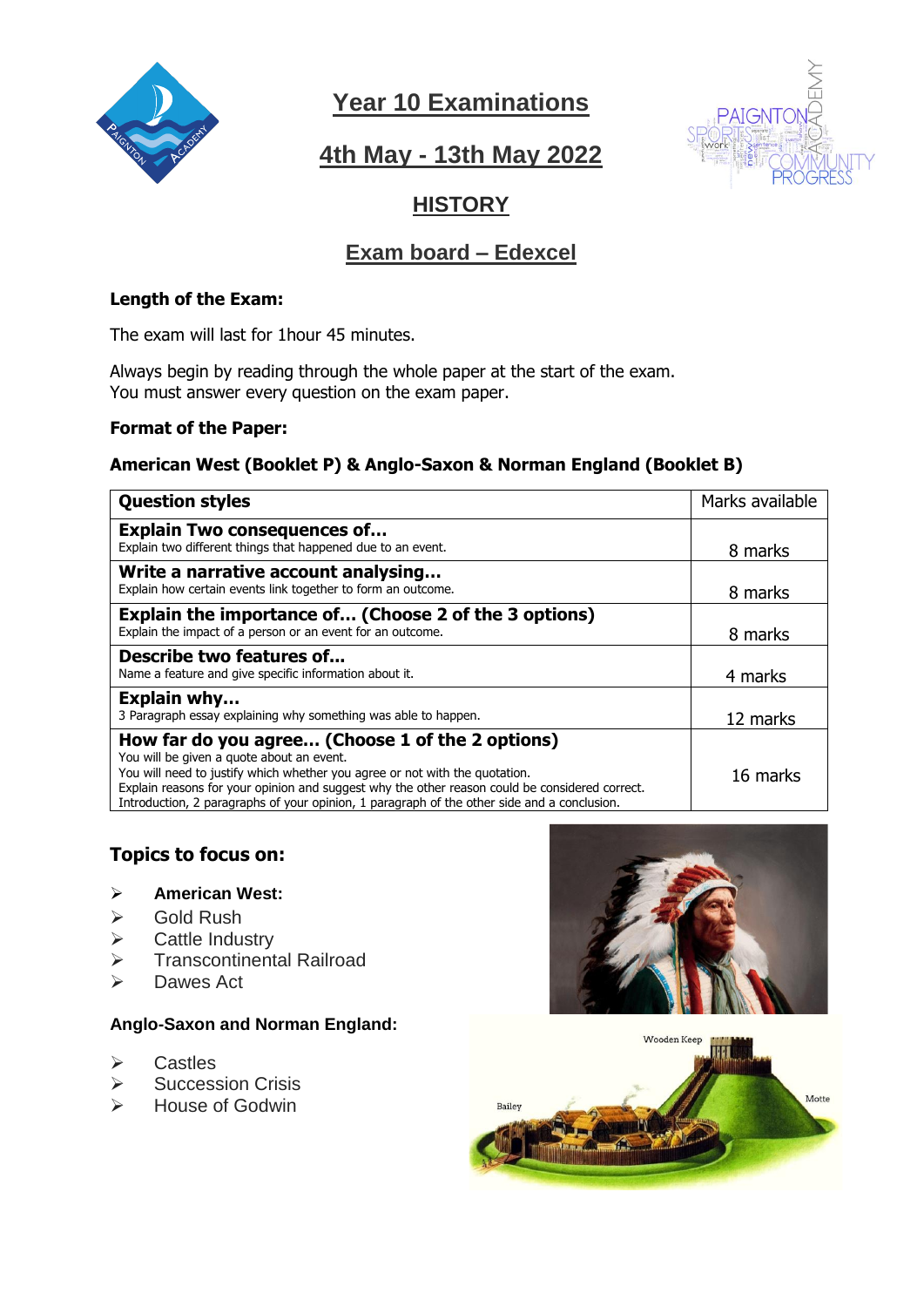#### **Hints and Tips for Preparation:**

- $\triangleright$  Have a go at answering every question.
- ➢ Practice PEE for your 8 Mark+ questions.
- $\triangleright$  Use BUG and remain focussed on what the question asks you to do.
- $\triangleright$  Answer both Booklet P and Booklet B within the time.

#### **Where to Revise:**

- $\triangleright$  Use the **BBC Bitesize** website.
- ➢ Watch YouTube videos explaining how to answer questions.
- ➢ Watch YouTube videos giving overview of the suggested topics.
- ➢ Purchase the revision guides for each topic through ParentPay.





#### ➢ **How to 'Raise your Grades':**

- $\triangleright$  Use hierarchy in your essay questions; e.g. the most important reason etc.
- $\triangleright$  Plan your answer for 8 Mark+ questions to make your writing cohesive and flow logically.
- ➢ Add Second Order Concepts, Key Words and specific knowledge.
- ➢ Answer with a definite answer in mind throughout and conclude with clear judgement.
- $\triangleright$  Stay focused on the question and keep all answers within the dates given.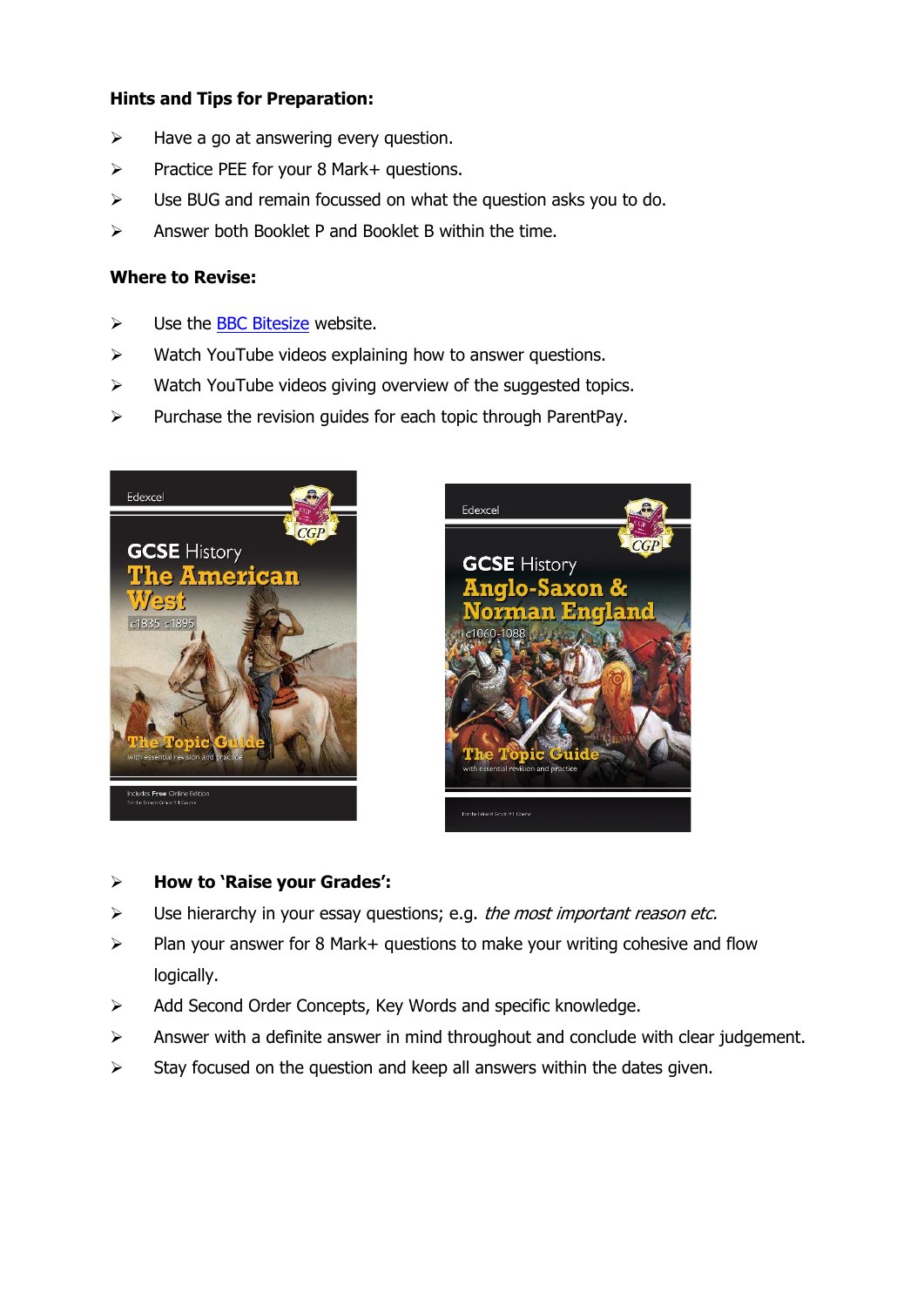



**4th May - 13th May 2022**

## **COMBINED SCIENCE**

## **Exam board – OCR**

### **Format of the Exam:**

**Biology** - Foundation and Higher

 $\geq 1$  hour 45-minute exam that consists of 95 marks

Questions in this exam will be both long and short responses with questions relating to practical techniques. This will include calculations where appropriate. All questions will be on biology. Ensure you bring a calculator to the exam.

➢ Topics that need to be revised **Foundation**:

Homeostasis, Diabetes, Cardiovascular disease, carbon cycle, reflexes & neurons, food webs & chains, ecosystems, evolution, natural selection, genetic disorders, respiration, communicable disease, Vaccinations, xylem & Phloem.

➢ Topics to be revised **Higher**:

Communicable diseases, Xylem & Phloem, cardiovascular disease, evolution, DNA, natural selection, blood sugar, eukaryotic cells, genetic disorders, sex linked disease, ecosystem, carbon cycle, respiration,

### **Hints and Tips for Preparation:**

Revision guides are available to purchase from your teacher for £5.75

- ➢ Make sure you are using a number of different revision techniques in order for you to prepare fully.
- ➢ Make sure you are using your revision guides and your class work books in order to see what topics have been covered and therefore what you could have a question on.
- ➢ Use SENECA learn and BBC Bitesize

### **Stretch and Challenge for Top Grades:**

For those students sitting the higher tier paper make sure you look at the higher tier sections in your revision guide and make sure you use past papers to practice your examination technique. Revision is also available on SENECA.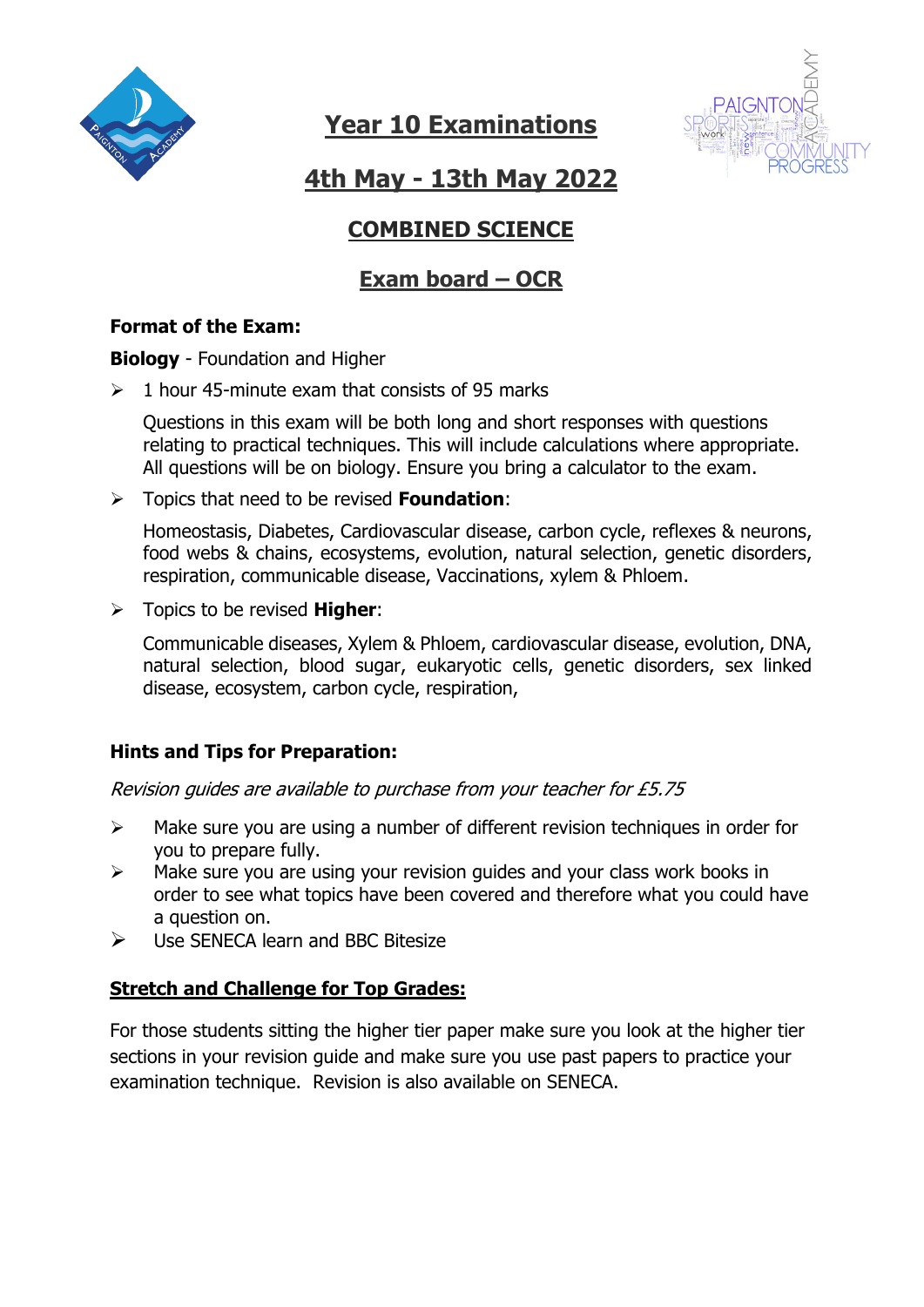

# **4th May - 13th May 2022**



## **FRENCH**

## **Exam board - AQA**

### **Format of the Exam:**

### **Listening Exam:**

➢ Foundation. Questions in English and French

### **Reading Exam:**

➢ Foundation. Questions in English and French

### **Writing Exam:**

- $\triangleright$  Foundation: Q1 write 4 sentences about a photo.
- $\geq$  02 write 40 words about 4 bullet points.
- $\triangleright$  Q3 English to French translation.
- $\geq 04$  Longer written question on birthdays, free-time activities & how you get along with family & friends (90 words – Foundation) (Use the answers you have written to your speaking questions to help).

### **Speaking Exam:**

 $\triangleright$  A picture card, a role play, and conversation questions on the topic of yourself, family & friends (you have prepared answers to these questions in lessons) – **w/b 16th May**

### **Topics that need to be revised:**

- ➢ Home/house/town/birthdays/environment/charity and voluntary work/hobbies/family/free-time/health/school.
- $\triangleright$  Grammar present, past and future tenses, conditional (Higher).
- $\triangleright$  Key exam vocabulary sheets.

## **Hints and Tips for Preparation:**

- $\triangleright$  Ensure that you learn your answers to the speaking questions.
- ➢ Practise writing basic things about school & remember to include past, future and conditional tenses.
- ➢ Practise your speaking questions by reading answers out loud. Remember to include a variety of explained opinions and connectives.
- ➢ Keep it accurate but simple! Don't try and say what you don't know in French!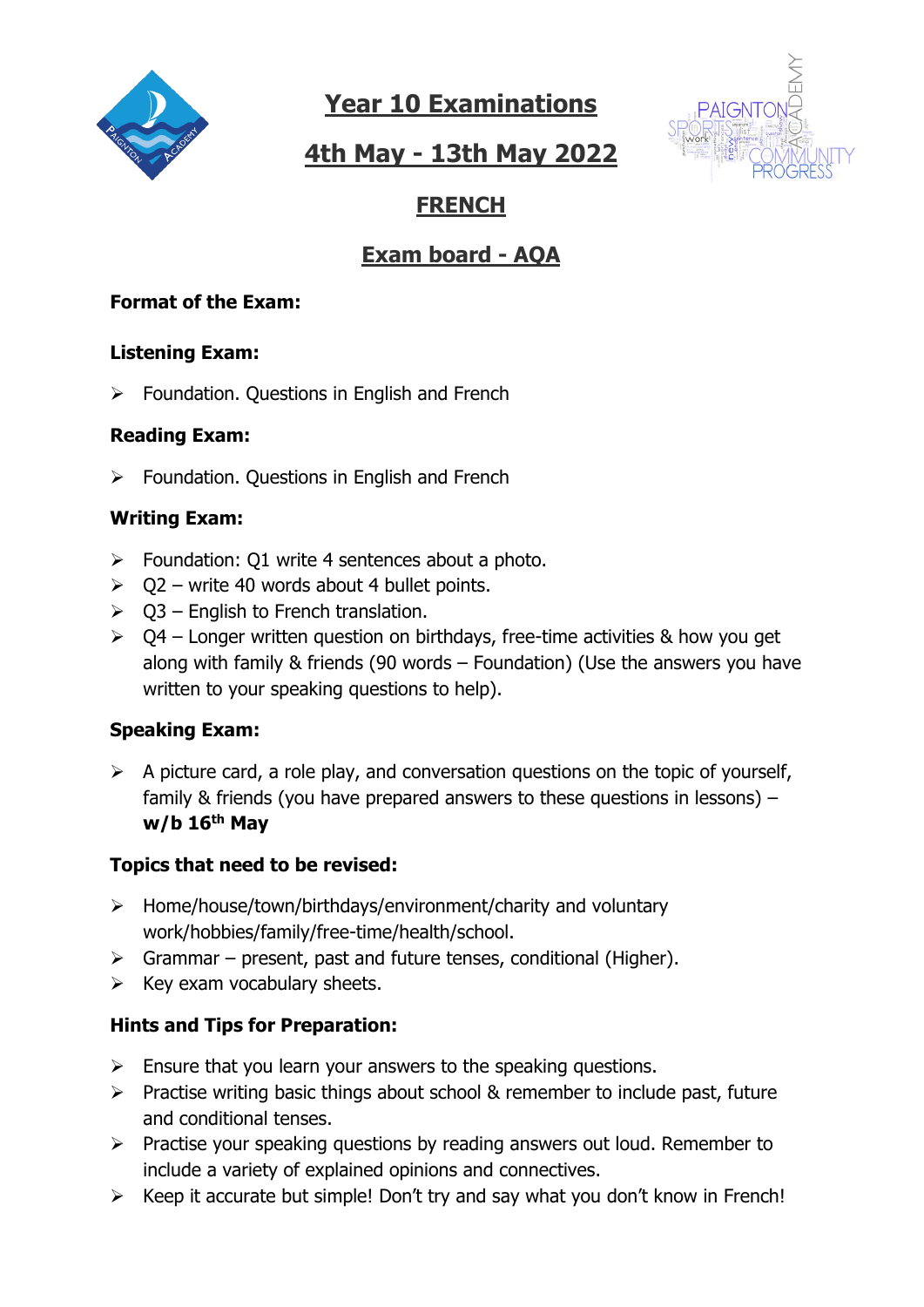### **Stretch and Challenge for Top Grades:**

Ensure that you learn all your complex structures, such as:

- $\triangleright$  Après avoir joué/Après être allé(e) After having played/After having been
- $\geq$  Je me suis couché(e) à/Je me suis levé(e) à/Je me suis bronzé(e) I went to bed at/I woke up at/I sunbathed
- ➢ Si j'étais riche, j'achèterais …. If I were rich, I would buy
- $\triangleright$  S'il fera beau .. If it is going to be nice

### **Useful Websites & where to find help:**

- $\triangleright$  Your year 10 Google Classroom your teacher can post the key phrases sheet for you to refer to.
- $\triangleright$  ClassCharts for key information to revise.
- ➢ Seneca.

If you are unsure about anything, speak to your teacher, either in person or send them an email.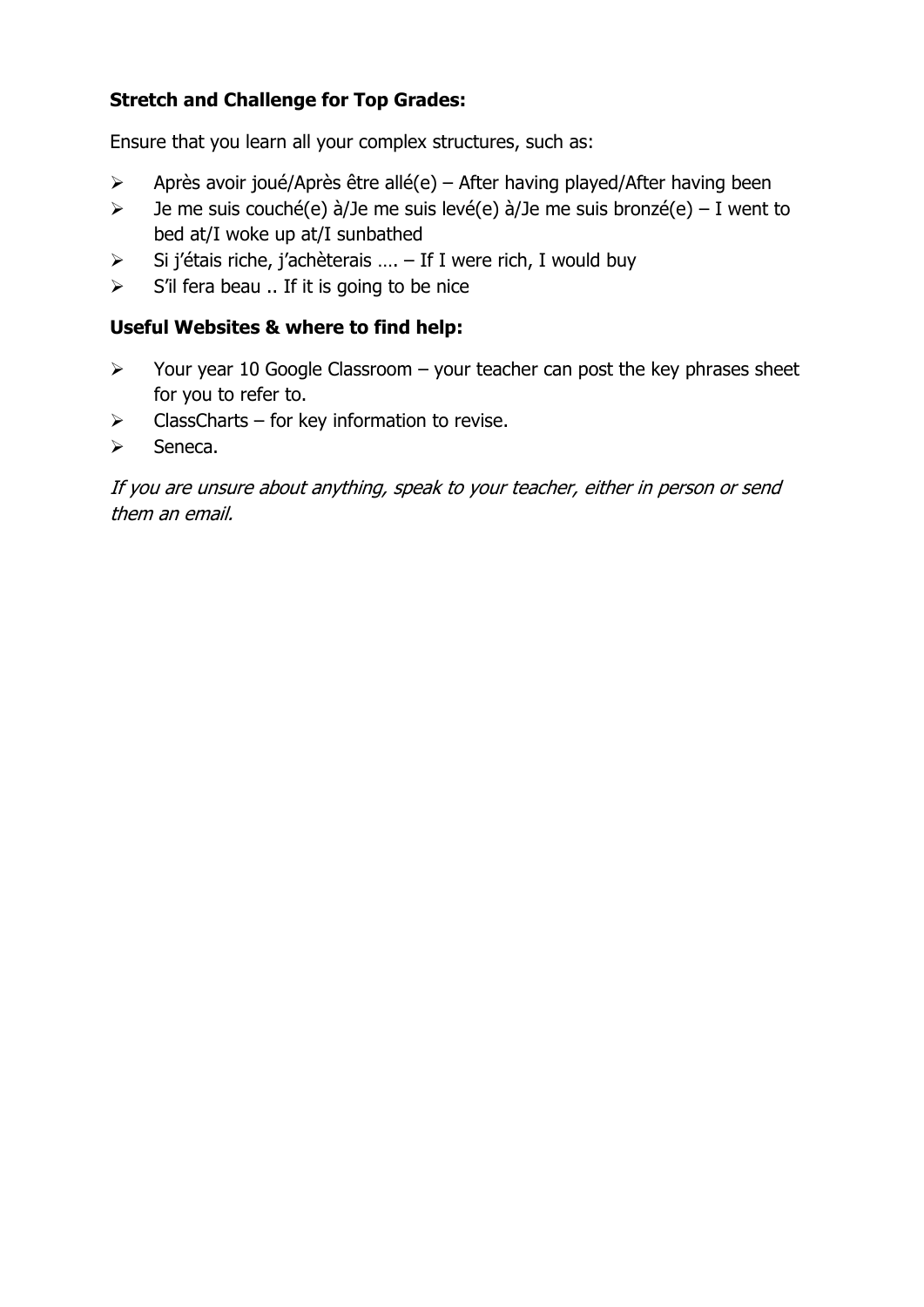

# **4th May - 13th May 2022**



## **SPANISH**

## **Exam board - AQA**

#### **Format of the exam:**

#### **Listening Exam:**

Questions in English and Spanish.

### **Reading Exam**

Questions in English and Spanish, translation Spanish to English.

#### **Writing Exam**:

English to Spanish translation, 2 written questions - 1 on Holidays.

#### **Speaking Exam:**

A picture card, a role play and conversation questions on the topics of school and holidays – **Friday 20th May.**

### **Topics that need to be revised:**

- ➢ School/Holidays/family/free-time.
- $\triangleright$  Grammar present, past and future tenses and explained opinions.

### **Hints and Tips for Preparation:**

- $\triangleright$  Ensure that you practise writing about holidays & remember to include past, future and conditional tenses.
- ➢ Practise your speaking questions by reading answers out loud. Keep it accurate but simple! Don't try and say what you don't know in Spanish!
- ➢ Use your KOs and quizzes posted on our Google Classroom to revise vocab

### **Stretch and challenge for top grades:**

Ensure that you learn all your complex structures, such as:

- $\triangleright$  Despues de (jugar) After (playing)
- $\triangleright$  Antes de (jugar) Before (playing)
- $\triangleright$  Si ganara la lotería .... If I won the lottery
- ➢ Si mis padres me dejan/Si tengo tiempo … If my parents let me/If I have time…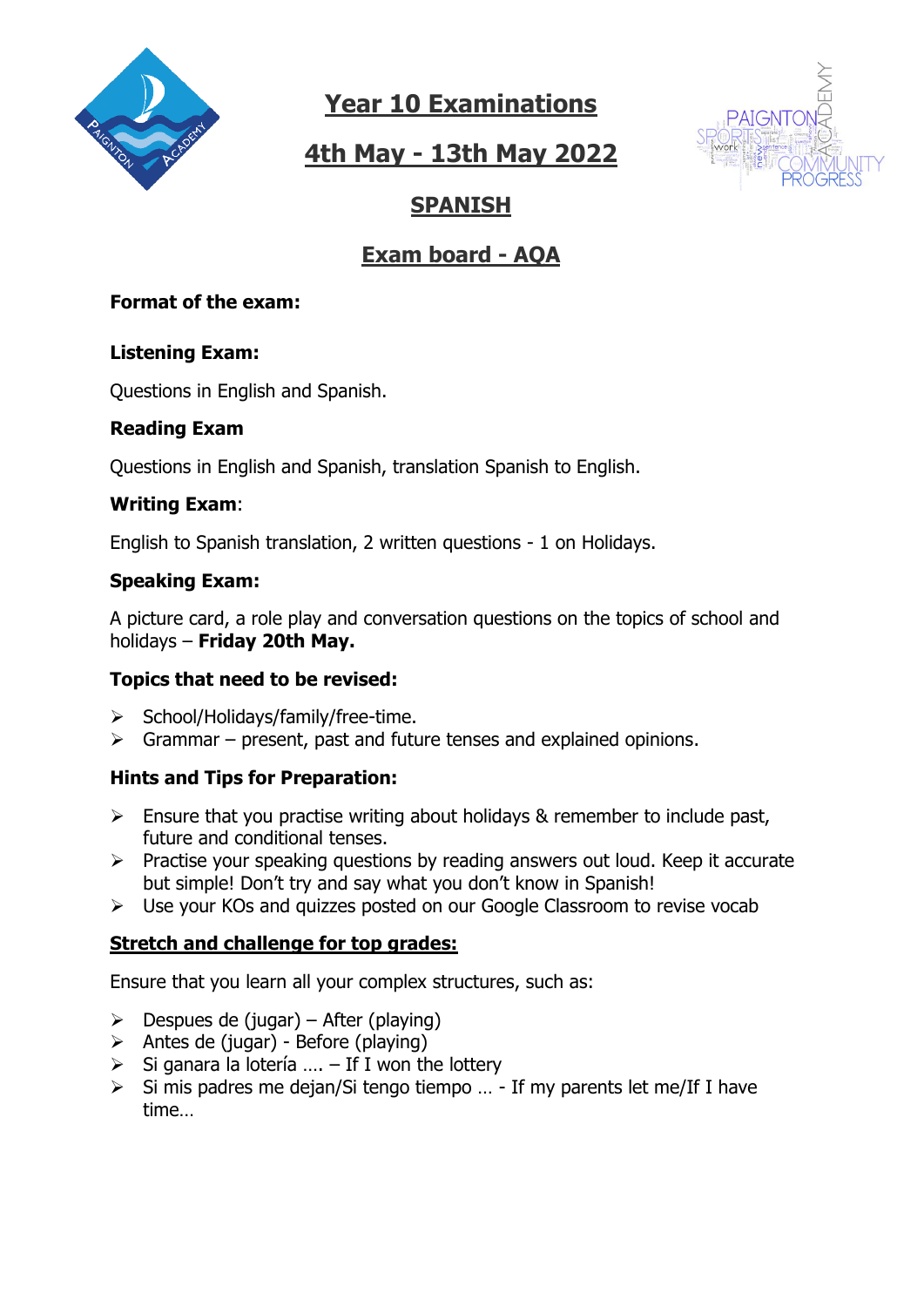



**4th May - 13th May 2022**

# **GCSE DRAMA**

# **Exam board – AQA**

### **Format of the Exam:**

### **Component 1 Understanding Drama**

Written Examination –1hr 30mins exam that consists of 3 sections:

### ➢ **Section A – 4 Questions – Theatre Roles & Terminology (4 Marks)**

➢ **Section B – 4 Questions on The Set Text 'Blood Brothers' (44 Marks)**

Make sure you are using your class notes, practice questions, videos of the set work on Google Classroom and Paignton Online.

### **Stretch and Challenge for top grades:**

- ➢ Remember: In Section B you will be given a specific extract to focus on and you are talking about playing the character, giving examples of how you would use vocal and physical skills to perform a role in Blood Brothers.
- $\triangleright$  Include references to the social, historical & economic context of the play.
- $\triangleright$  There will always be a design-based question for 4 marks.
- $\triangleright$  Refer to top mark exemplar questions given out in class.

### **Useful websites & where to find help:**

SPECIMEN PAPERS & MARK SCHEMES & EXAMINERS FEEDBACK:

Paignton Online and Google Classroom: 'Blood Brothers' videos

<http://www.aqa.org.uk/subjects/drama/gcse/drama-8261>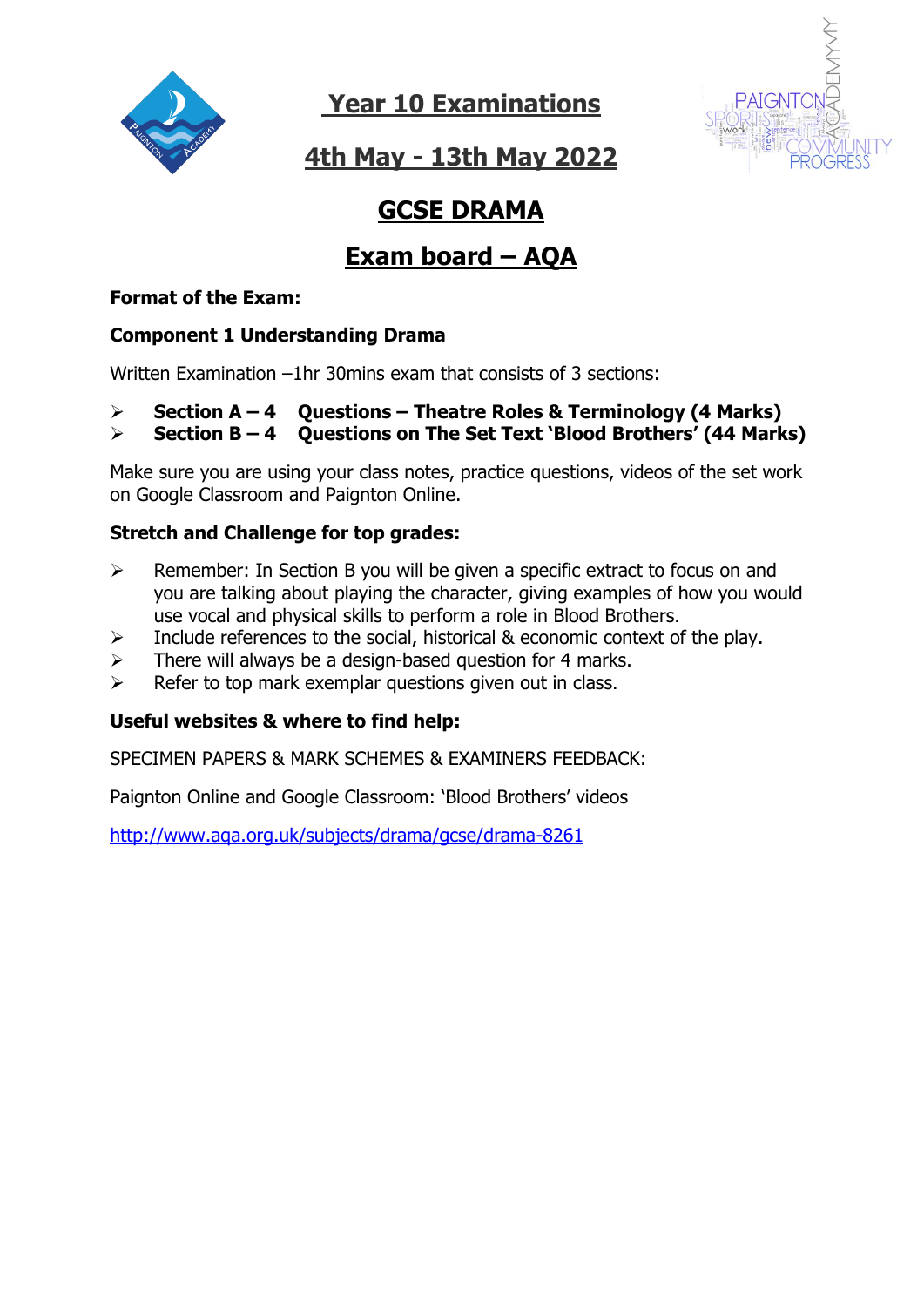

# **Health and Social Care**



## **Exam board - OCR**

### **Format of the Exam:**

One written paper lasting 60 minutes

#### **Topics that need to be Revised:**

- $\triangleright$  The 5 rights
- $\triangleright$  Why rights are important
- $\triangleright$  How to maintain rights
- $\triangleright$  The 3 values of care
- $\triangleright$  The 10 early years values of care
- $\triangleright$  Why values are important
- $\triangleright$  The PIES effects if values are not applied
- $\triangleright$  The 5 pieces of legislation
- $\triangleright$  How laws affect service users, care practitioners and service providers
- ➢ Safety procedures
- ➢ Security measures
- ➢ Personal Hygiene
- $\triangleright$  How to protect individuals from accidents

#### **Hints and tips for preparation:**

- ➢ Use Google Classroom. There are revision PowerPoints and activities on here for you to revise.
- $\triangleright$  Take your folders home to revise.

### **Stretch and Challenge for top grades:**

- $\triangleright$  Use mark schemes found on the OCR website to help with revision and see the quality needed to achieve full marks on the longer questions.
- $\triangleright$  Use the consolidation questions and previous exams in your folders to see how to gain top marks.

### **Useful Websites & where to find help:**

- ➢ Your books.
- ➢ Progress folders.
- ➢ [https://www.ocr.org.uk/qualifications/cambridge-nationals/health-and-social](https://www.ocr.org.uk/qualifications/cambridge-nationals/health-and-social-care-level-1-2-j801-j811/assessment/)[care-level-1-2-j801-j811/assessment/](https://www.ocr.org.uk/qualifications/cambridge-nationals/health-and-social-care-level-1-2-j801-j811/assessment/) for past papers and mark schemes.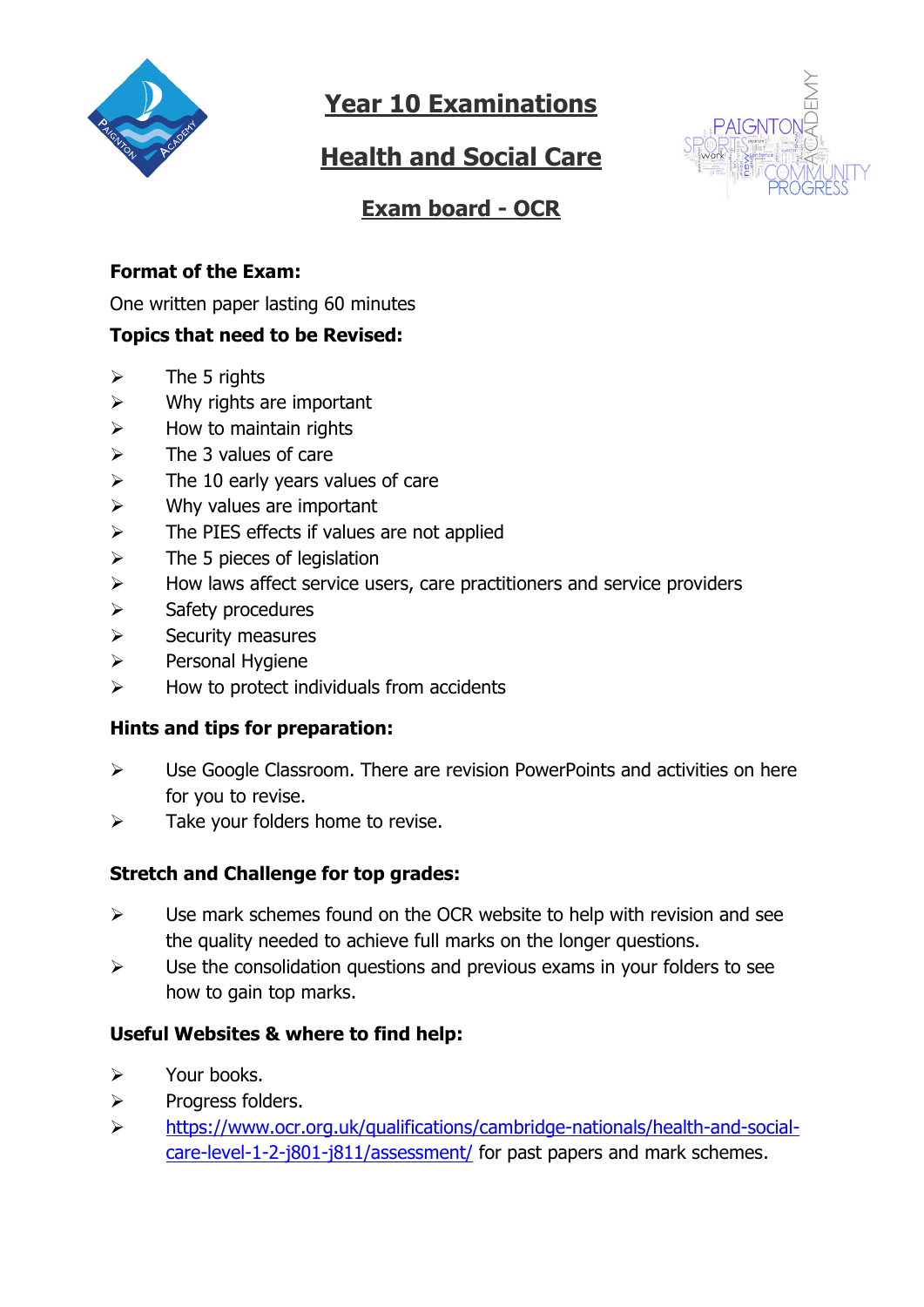

# **Child Development**



## **Exam board - OCR**

### **Format of the Exam:**

One written paper lasting 1 hour and 15 minutes.

#### **Topics that need to be revised:**

- ➢ Pre-conceptual health
- $\triangleright$  Factors to consider before trying for a baby
- ➢ Reproduction
- ➢ Roles and responsibilities of parenthood
- ➢ Contraception
- ➢ Antenatal checks
- ➢ Birth
- ➢ Postnatal checks and support
- ➢ Premature babies
- ➢ Discipline
- $\triangleright$  Signs of childhood illnesses
- ➢ Diet related illness
- ➢ Safety

#### **Hints and tips for preparation:**

- ➢ Use Google Classroom. There are revision PowerPoints and activities on here for you to revise.
- $\triangleright$  Take your folders home to revise

#### **Stretch and challenge for top grades:**

- $\triangleright$  Use mark schemes found on the OCR website to help with revision and see the quality needed to achieve full marks on the longer questions.
- $\triangleright$  Use the consolidation questions and previous exams in your folders to see how to gain top marks

#### **Useful Websites & where to find help:**

- ➢ Your books
- ➢ Progress folders
- ➢ [https://ocr.org.uk/qualifications/cambridge-nationals/child-development-level-](https://ocr.org.uk/qualifications/cambridge-nationals/child-development-level-1-2-j818/assessment/)[1-2-j818/assessment/](https://ocr.org.uk/qualifications/cambridge-nationals/child-development-level-1-2-j818/assessment/) for past papers and mark schemes.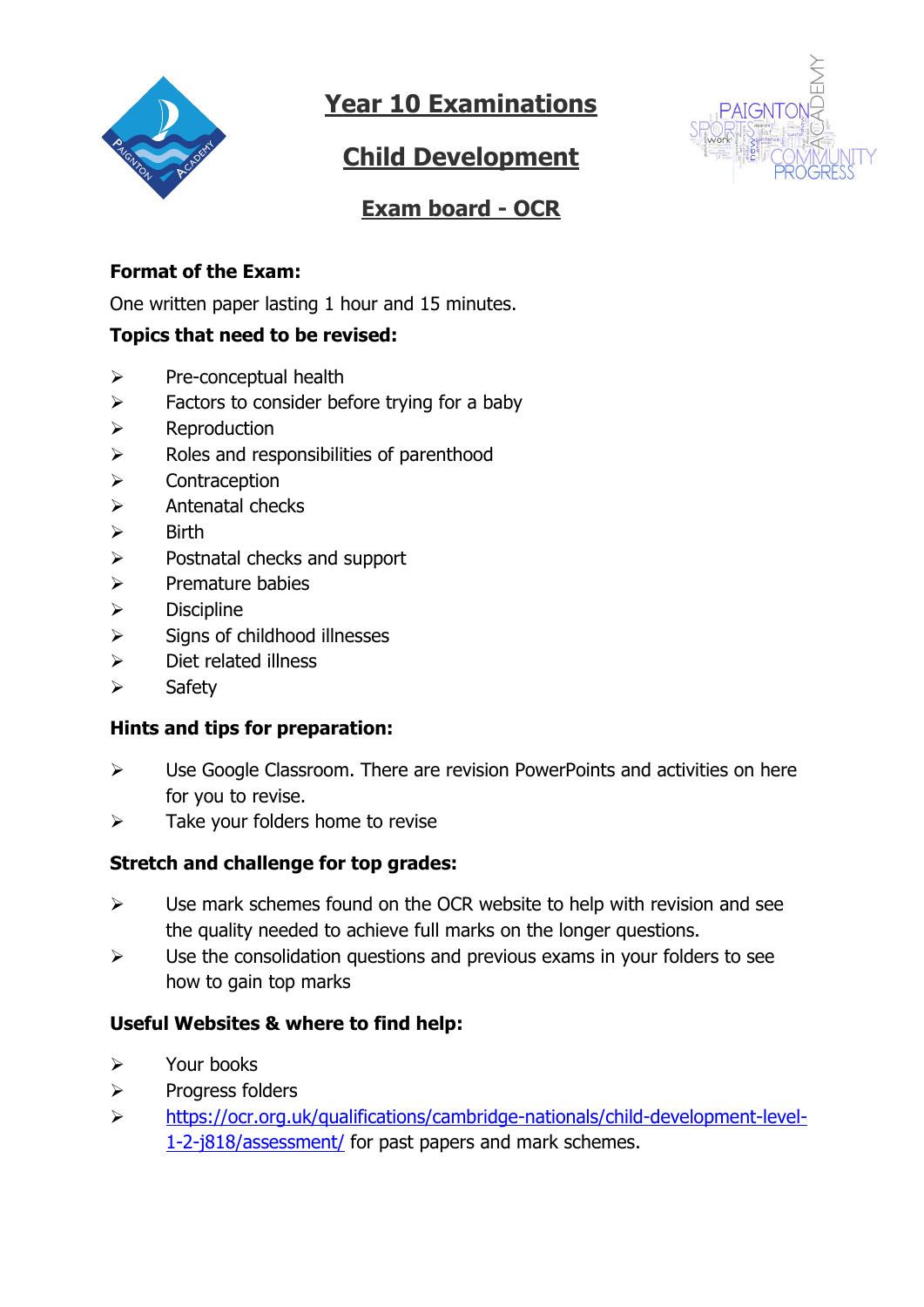# **4th May - 13th May 2022**



## **Ethics**

#### **Format of the Exam:**

Students will sit the AQA Ethics GCSE in Year 11. Students have completed many assessments using this format of 1, 2, 3, 4 and 5 style questions. The PPE exam is 1hr 45 minutes long, and comprises of four sets of questions to reflect the actual GCSE paper.

- ➢ Each question is a certain type of question and requires a specific way of answering to gain full marks.
- $\triangleright$  Make sure you learn the keywords and terms relating to each topic. These questions are worth 1 mark and require you to select the correct answer from a choice of 4 key terms.
- ➢ These questions ask for two facts and are worth 2 marks. You do not need to write an explanation. A list of the two requested answers is enough to get full marks.
- ➢ These questions are worth 4 marks and ask you to explain something. To get full marks you need to identify a relevant idea and follow it with a reason for example. This should take you about 4 minutes to answer.
- $\triangleright$  These questions are worth 5 marks and ask you to explain something. It is similar to No.3 questions and to get full marks you need to identify a relevant idea and follow it with a reason or example. This should take you about 5 minutes to answer.
- ➢ These questions are worth 12 Marks **half the allocated mark for each section**. They require you to explain reasons to support a statement, reasons to not support a statement and finally your own opinion supported by beliefs of others. This should take you about 12 minutes to answer.

#### **Topics that need to be revised:**

The exam will be based on the three topics studied in class:

- 1. Christian Practices
- 2. Peace & Conflict
- 3. Relationships & Families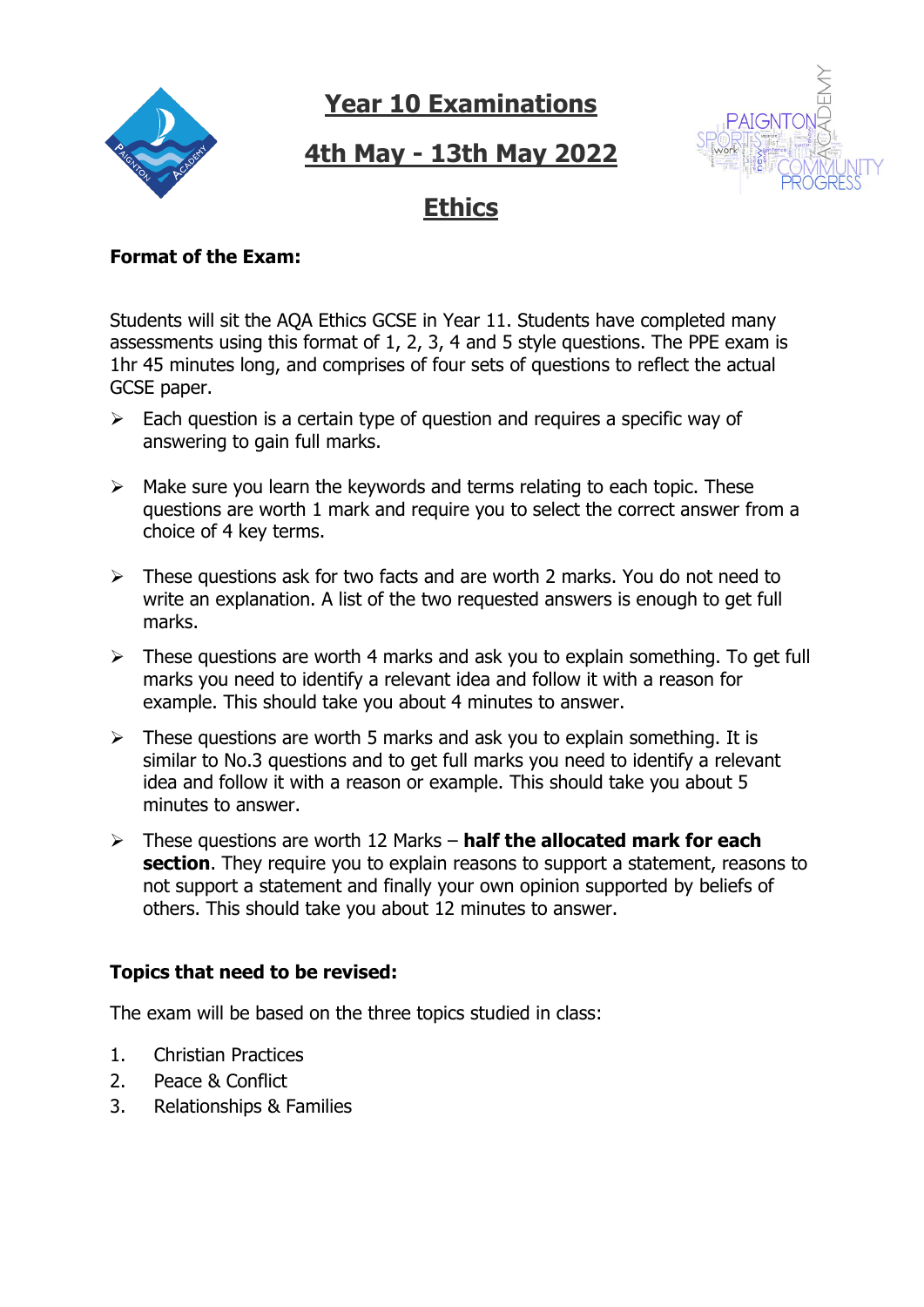| <b>Christian Practices</b> | <b>Peace &amp; Conflict</b>   | <b>Relationships &amp; Family</b> |
|----------------------------|-------------------------------|-----------------------------------|
| Types of Worship           | Causes & Consequences         | Sexuality                         |
| Prayer                     | Forgiveness & Reconciliation. | Homosexuality                     |
| Eucharist                  | Violent protest & Terrorism   | Adultery                          |
| <b>Baptism</b>             | <b>WMDs</b>                   | Marriage                          |
| <b>Street Pastors</b>      | Just War                      | <b>Divorce</b>                    |
| Food Banks                 | Holy War Islam                | <b>C21st Families</b>             |
| Poverty                    | Pacifism & Peace Making       | <b>Gender Equality</b>            |
| Forgiveness and            |                               | <b>Gender Roles</b>               |
| Reconciliation             | Religion as a cause of war    |                                   |

### **Hints and Tips for Preparation:**

- ➢ All revision materials are available on Google Classroom. There are also links to Quizlet.com which is a very useful resource for learning key terms and spellings. There is a large selection of practice questions available on Google Classroom. If you attempt these your teacher will mark them and pass on ideas for development.
- ➢ Come to the Year 10 Ethics after school revision session.
- $\triangleright$  Take home the mind-maps and revision cards that will be prepared in lessons.

### **Stretch and Challenge for top grades:**

To get top grades you need to be aware of exam format, have thoroughly revised the prescribed topics, and to make sure you write in enough detail giving examples and key terms wherever possible.

### **Seneca Learning**

Free revision tasks geared specifically tow the AQA GCSE. You will be set some topic areas to learn and test yourself. Checkout the Ethics Google Classroom for links.

#### **Useful Websites & where to find help:**

All revision materials are provided on Google Classroom. Of course, students may use any additional books or websites linked to the prescribed topics to further enhance personal knowledge of these topics.

[https://quizlet.com /](https://quizlet.com/76389737/ks3-islam-pcsa-flash-cards/)

Google Classroom.

Recommended Revision Guides.

**New Grade 9-1 GCSE Religious Studies: AQA A Revision Guide with Online Edition**



For the new Grade 9-1 GCSE course.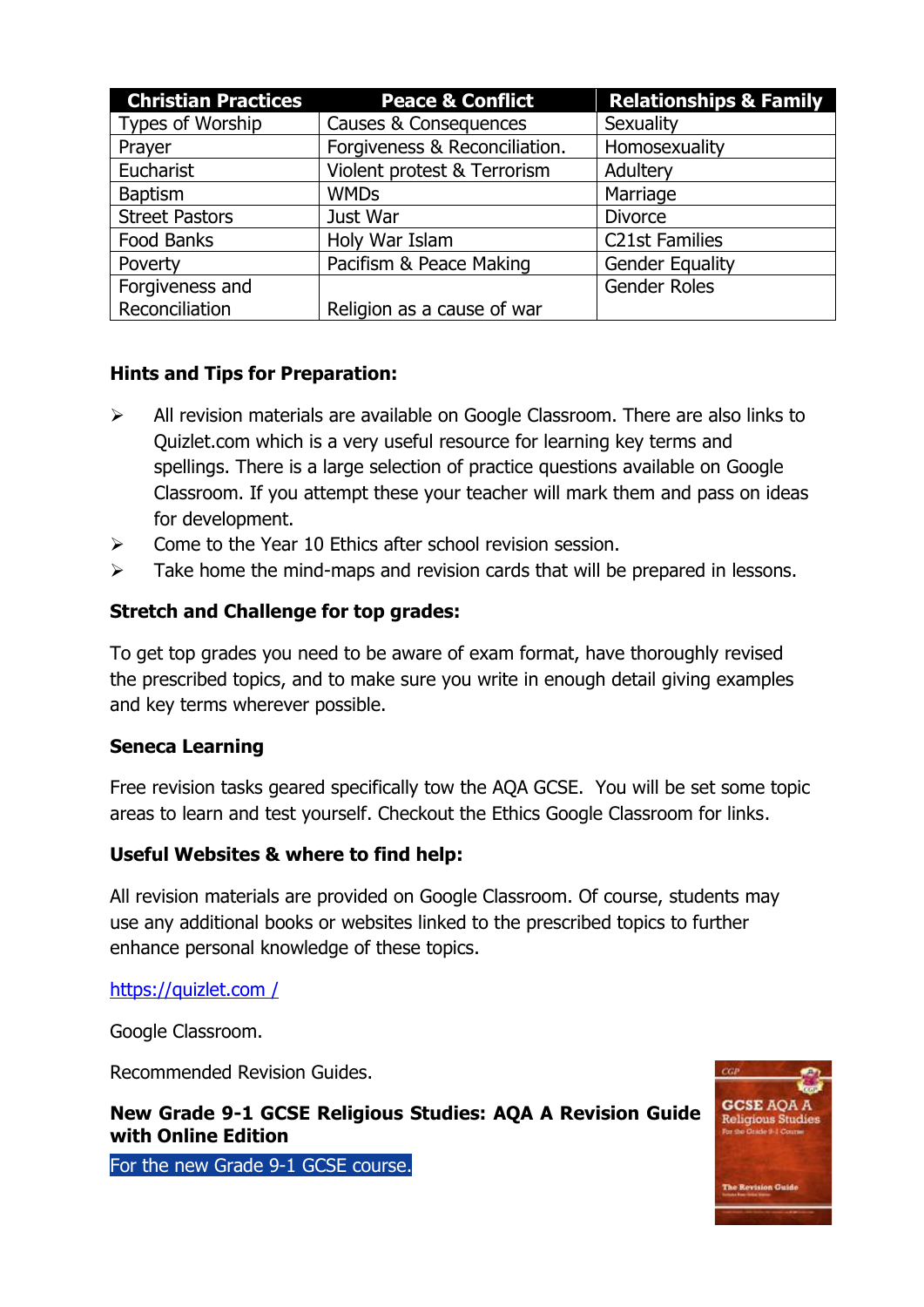



## **BTEC FIRST AWARD IN MUSIC**

## **Exam board – EDEXCEL**

### **Format of the Exam:**

Written examination – ALL SECTIONS UNIT 1 THE MUSIC INDUSTRY

1-hour exam that consists of THREE SECTIONS. Total of 50 marks

### **REVISE ALL SECTIONS – JOBS AND ORGANSATIONS**

**SECTION A –** SHORT ANSWER QUESTIONS

**SECTION B –** LONGER QUESTIONS IN RESPONSE TO A SCENARIO

**SECTION C** - ESSAY STYLE QUESTIONS IN RESPONSE TO A SCENARIO

### **Hints and Tips for Preparation:**

- $\triangleright$  Make sure you are using your revision guide, previous practice papers we have done in class.
- ➢ Revise the Unions and music organisations especially the PRS, MU, BECTU

### **Stretch and Challenge for top grades:**

Remember: you need to make links between jobs and organisations in Section B and C. These questions are testing that you know how all the areas of the Music Industry and how they work together.

### **Useful Websites & where to find help:**

➢ PAST PAPERS, MARK SCHEMES & EXAMINERS FEEDBACK:

[http://qualifications.pearson.com/en/support/support-topics/exams/past](http://qualifications.pearson.com/en/support/support-topics/exams/past-papers.html?Qualification-Family=BTEC-Firsts&Qualification-Subject=Music%20(2013)%20-%20NQF&Status=Pearson-UK:Status%2FLive&Specification-Code=Pearson-UK:Specification-Code%2Ffirst12-music)[papers.html?Qualification-Family=BTEC-Firsts&Qualification-](http://qualifications.pearson.com/en/support/support-topics/exams/past-papers.html?Qualification-Family=BTEC-Firsts&Qualification-Subject=Music%20(2013)%20-%20NQF&Status=Pearson-UK:Status%2FLive&Specification-Code=Pearson-UK:Specification-Code%2Ffirst12-music)[Subject=Music%20\(2013\)%20-%20NQF&Status=Pearson-](http://qualifications.pearson.com/en/support/support-topics/exams/past-papers.html?Qualification-Family=BTEC-Firsts&Qualification-Subject=Music%20(2013)%20-%20NQF&Status=Pearson-UK:Status%2FLive&Specification-Code=Pearson-UK:Specification-Code%2Ffirst12-music)[UK:Status%2FLive&Specification-Code=Pearson-UK:Specification-](http://qualifications.pearson.com/en/support/support-topics/exams/past-papers.html?Qualification-Family=BTEC-Firsts&Qualification-Subject=Music%20(2013)%20-%20NQF&Status=Pearson-UK:Status%2FLive&Specification-Code=Pearson-UK:Specification-Code%2Ffirst12-music)[Code%2Ffirst12-music](http://qualifications.pearson.com/en/support/support-topics/exams/past-papers.html?Qualification-Family=BTEC-Firsts&Qualification-Subject=Music%20(2013)%20-%20NQF&Status=Pearson-UK:Status%2FLive&Specification-Code=Pearson-UK:Specification-Code%2Ffirst12-music)

➢ Paignton Online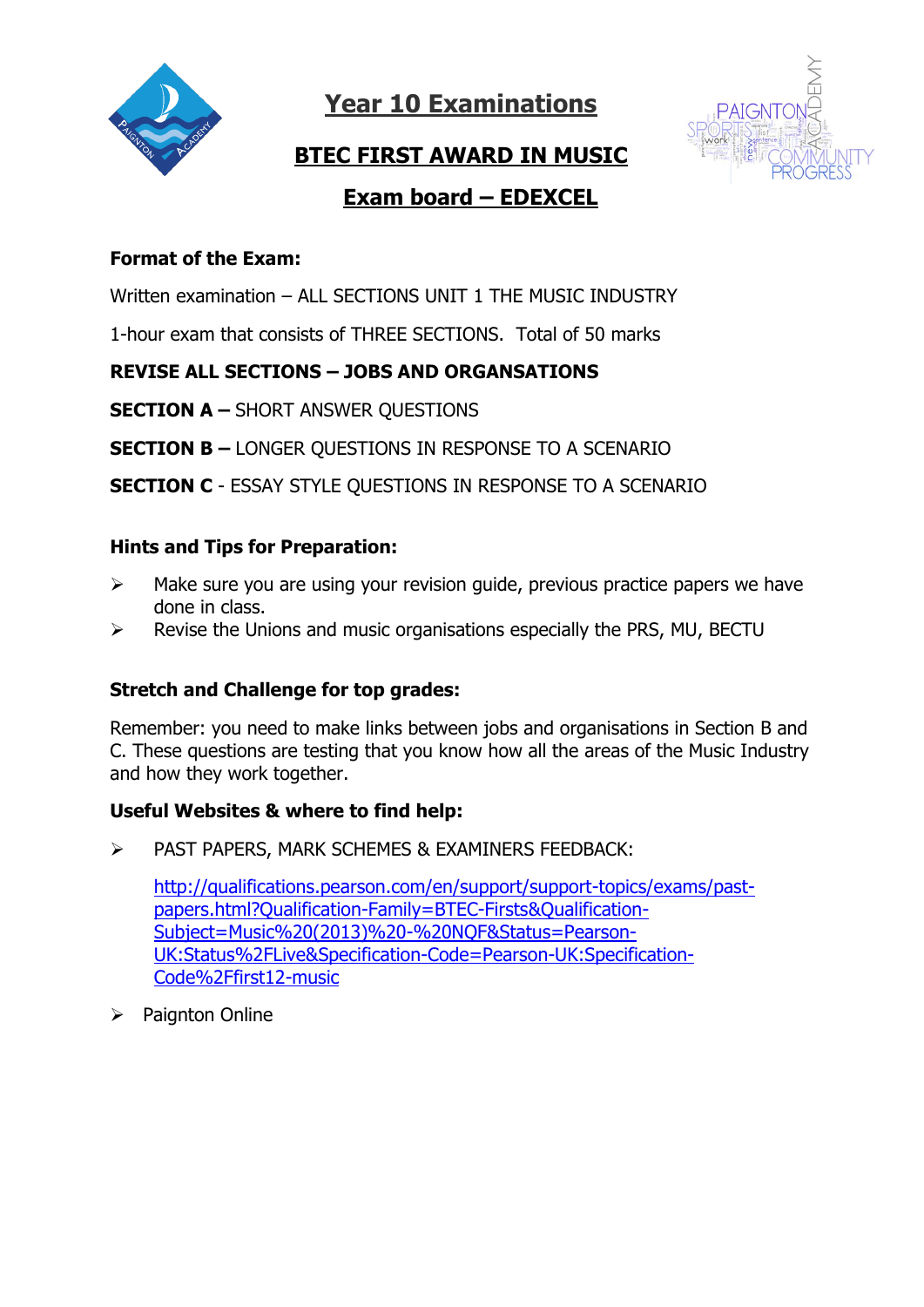

## **Food Preparation & Nutrition**



## **Exam board – WJEC EDUQAS**

### **Format of the Exam:**

- $\triangleright$  Written Examination 1 hour 45 minutes
- $\geq$  50% of the qualification
- ➢ This component will consist of **two** sections, both containing compulsory questions, and will assess the full range of specified GCSE content.

#### **Section A:**

 $\triangleright$  Ouestions based on a specific stimulus/theme, always 15 marks

### **Section B:**

➢ A range of question types to assess content related to food preparation and nutrition, always 85 marks but marks for each question may vary as appropriate to the question type.

#### **Section A** will always be 15 marks

- $\triangleright$  The type of stimuli will change each series e.g. recipe, flow diagram, mood board
- $\triangleright$  Visual stimuli will be in colour when it aids the learners to access the question
- $\triangleright$  All questions will relate to the stimulus materials
- $\triangleright$  Ouestion types will vary as appropriate to the content being assessed.

### **Section B** will always be 85 marks

- $\triangleright$  Question types will vary annually
- ➢ Some questions will have data or information to respond to
- $\triangleright$  Some questions will have a graduated lead in
- $\triangleright$  The need for extended writing will not be restricted to the last question

### **Topics that need to be revised:**

- $\triangleright$  Food commodities
- $\triangleright$  Principles of nutrition
- $\triangleright$  Diet and good health
- $\triangleright$  The science of food
- $\triangleright$  Where food comes from
- $\triangleright$  Cooking and food preparation

### **Hints and Tips for Preparation:**

- 1. Understand the following terms which are commonly used in examination papers:
	- **Define:** give the meaning of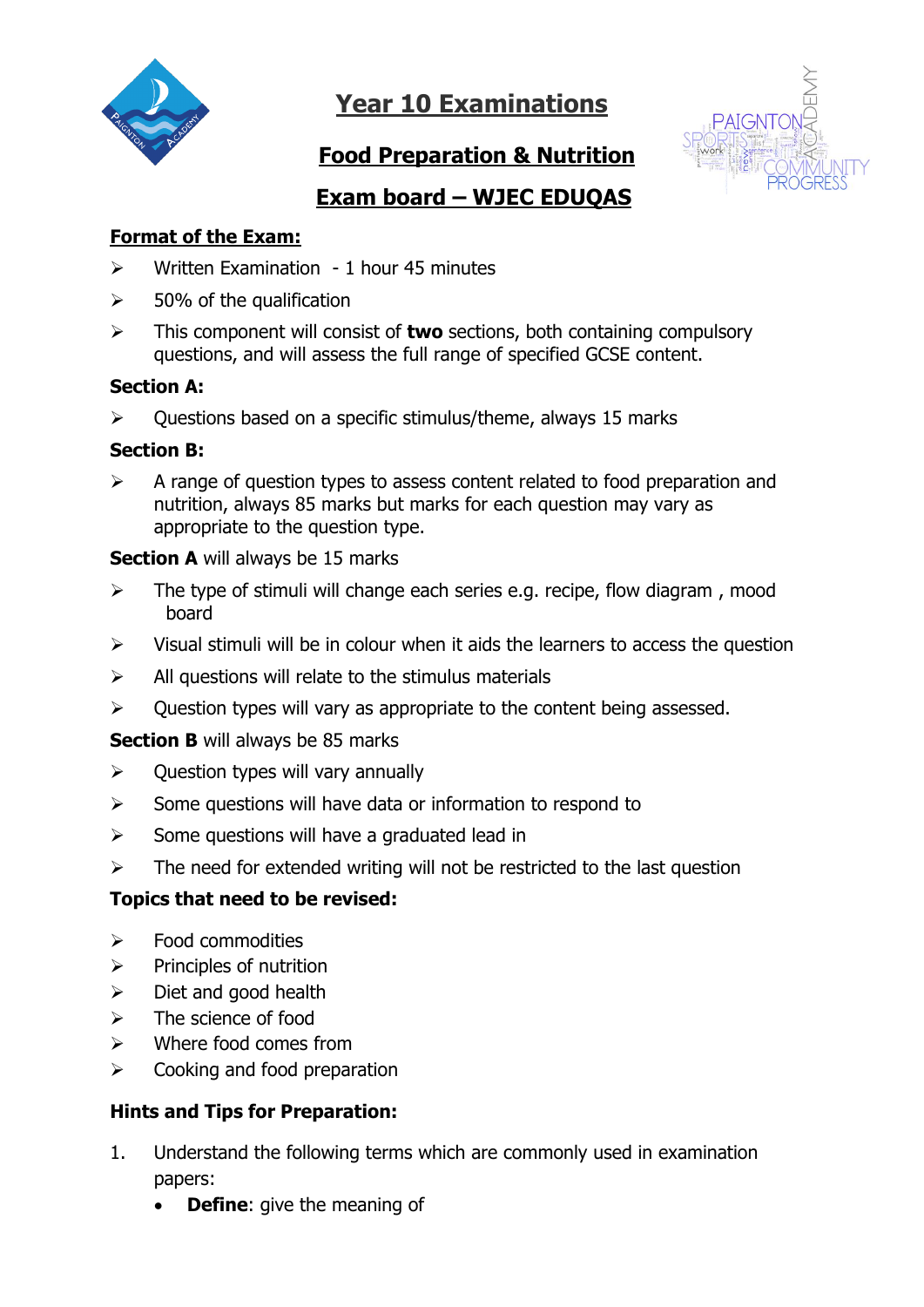- **List**: make a list
- **State**: write clearly but briefly
- **Describe**: give an account of
- **Discuss**: give important aspects of; give advantages and disadvantages of; give benefits and constraints of
- **Explain:** make clear, giving reasons
- **Evaluate**: give important aspects of; give your own opinion of
- **Assess**: consider, weigh up, evaluate, make a judgement about
- 2. Follow the instructions given on the front of the exam paper.
- 3. Read each question carefully and highlight or underline key words.
- 4. Remember that there are many different question types in sections A and B. Many questions test understanding as well as knowledge; candidates are likely to be asked to assess or evaluate, rather than just list or explain a topic area. Candidates should practise applying their knowledge in this style of question.
- 5. Try not to use bullet points. This can look the same as writing a list, therefore it is important that candidates expand their answers and give a fact or point, explanation or reason, and good examples. One word answers are only acceptable for question types that ask for this type of response, e.g. name the main nutrient in chicken.
- 6. Check the number of marks available for each question, and remember that questions near the end of the paper are criteria marked so six or eight points may have to be given to earn 4 marks
- 7. Ensure answers are relevant.
- 8. Write as legibly as possible and not use text speak.
- 9. Write clearly on any additional continuation pages which question they are continuing to answer.
- 10. Keep an eye on the time. Time should be left to read through answers, and check that facts (points), reasons or explanations and examples are given throughout.

## **Stretch and Challenge for top grades:**

Be able to show excellent analysis and evaluation of the topics covered. Demonstrate an in depth knowledge of nutrients. Demonstrate excellent knowledge and use correct terminology.

## **Useful Websites & where to find help:**

<https://www.food.gov.uk/>

<https://www.nutrition.org.uk/>